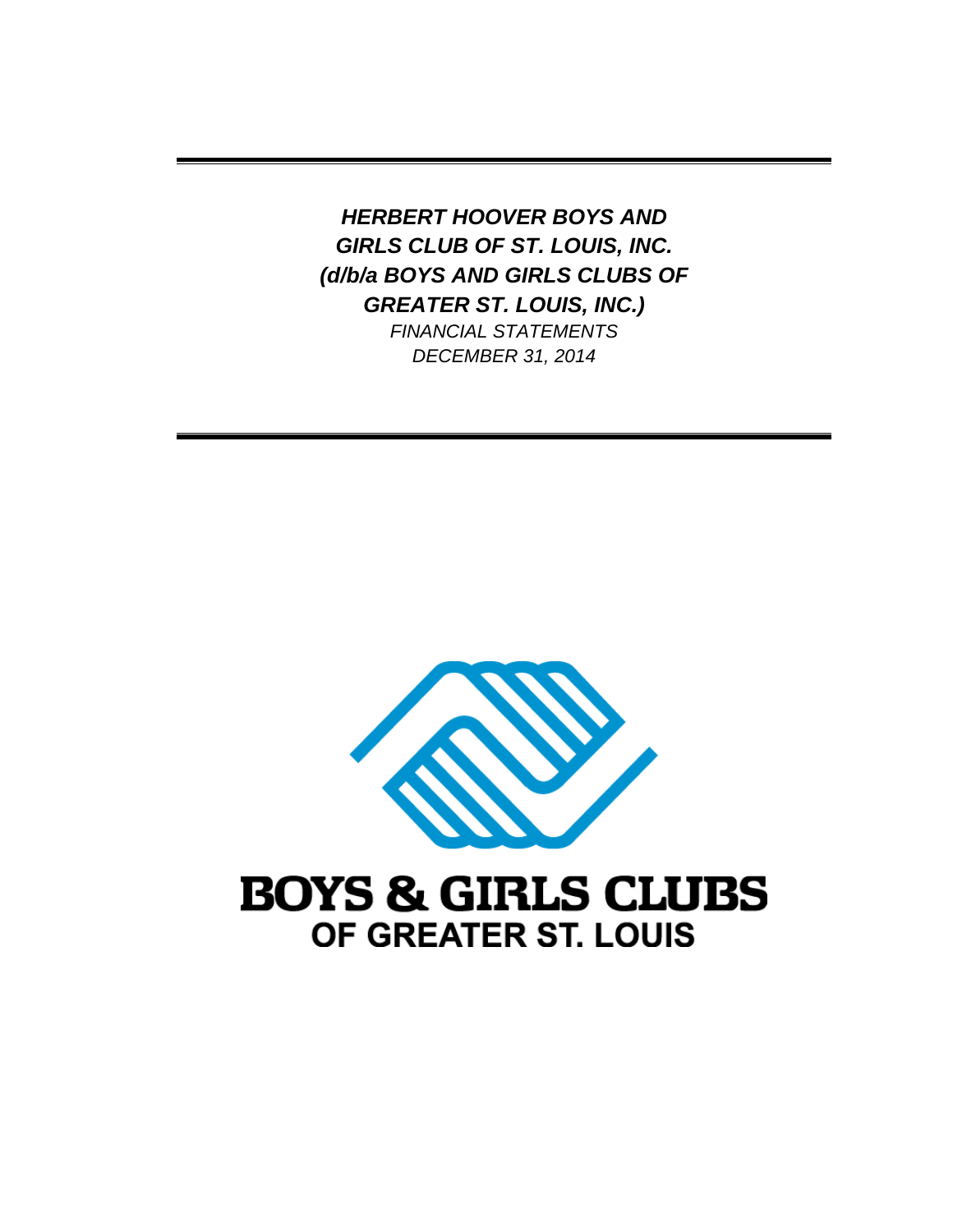# **Contents**

# **Page**

|--|--|

# **Financial Statements**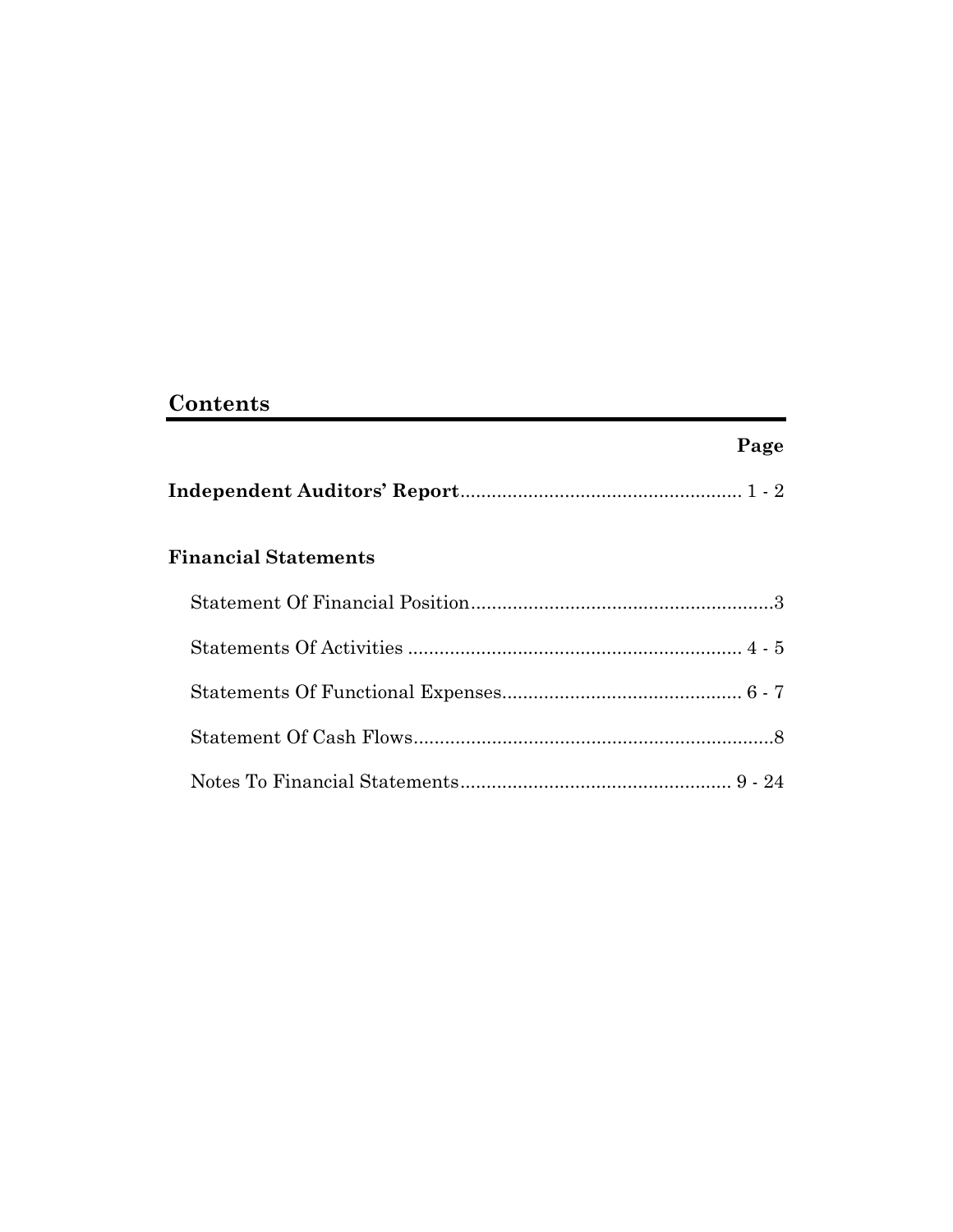

**RubinBrown LLP Certified Public Accountants** & Business Consultants

One North Brentwood Saint Louis, MO 63105

T 314.290.3300 F 314.290.3400

W rubinbrown.com E info@rubinbrown.com

### **Independent Auditors' Report**

Board of Directors Boys and Girls Clubs of Greater St. Louis, Inc. St. Louis, Missouri

# **Report On Financial Statements**

We have audited the accompanying financial statements of Herbert Hoover Boys and Girls Club d/b/a Boys and Girls Clubs of Greater St. Louis, Inc., a not-for-profit organization, which comprise the statement of financial position as of December 31, 2014 and 2013, and the related statements of activities, functional expenses and cash flows for the years then ended, and the related notes to the financial statements.

# *Management's Responsibility For The Financial Statements*

Management is responsible for the preparation and fair presentation of these financial statements in accordance with accounting principles generally accepted in the United States of America; this includes the design, implementation, and maintenance of internal control relevant to the preparation and fair presentation of financial statements that are free from material misstatement, whether due to fraud or error.

# *Auditors' Responsibility*

Our responsibility is to express an opinion on these financial statements based on our audits. We conducted our audits in accordance with auditing standards generally accepted in the United States of America. Those standards require that we plan and perform the audit to obtain reasonable assurance about whether the financial statements are free from material misstatement.

An audit involves performing procedures to obtain audit evidence about the amounts and disclosures in the financial statements. The procedures selected depend on the auditors' judgment, including the assessment of the risks of material misstatement of the financial statements, whether due to fraud or error. In making those risk assessments, the auditor considers internal control relevant to the entity's preparation and fair presentation of the financial statements in order to design audit procedures that are appropriate in the circumstances, but not for the purpose of expressing an opinion on the effectiveness of the entity's internal control. Accordingly, we express no such opinion. An audit also includes evaluating the appropriateness of accounting policies used and the reasonableness of significant accounting estimates made by management, as well as evaluating the overall presentation of the financial statements.

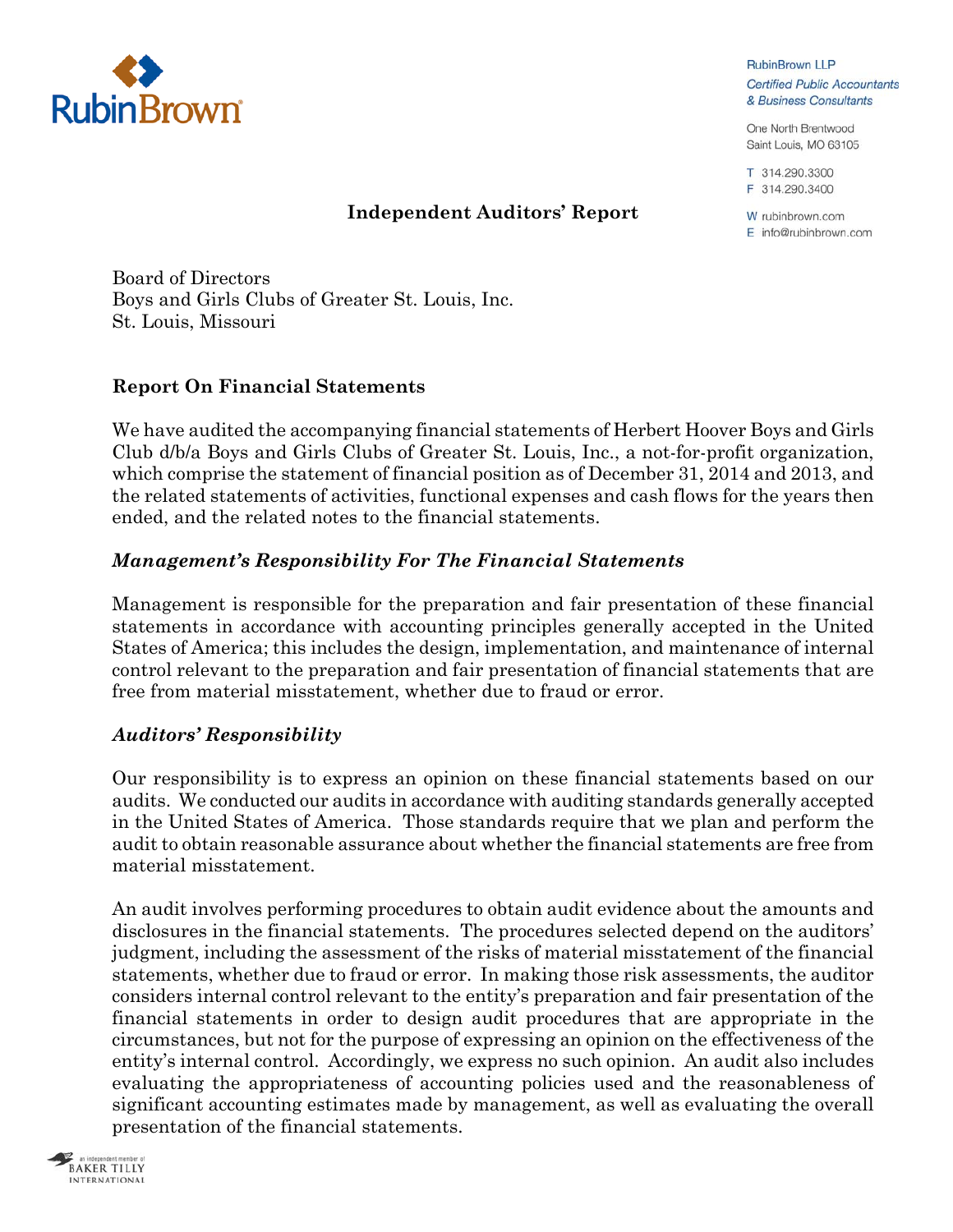We believe that the audit evidence we have obtained is sufficient and appropriate to provide a basis for our audit opinion.

# *Opinion*

In our opinion, the financial statements referred to above present fairly, in all material respects, the financial position of Herbert Hoover Boys and Girls Club d/b/a Boys and Girls Clubs of Greater St. Louis, Inc. as of December 31, 2014 and 2013, and the results of its operations and its cash flows for the years then ended, in accordance with accounting principles generally accepted in the United States of America.

RubinBrown LLP

June 30, 2015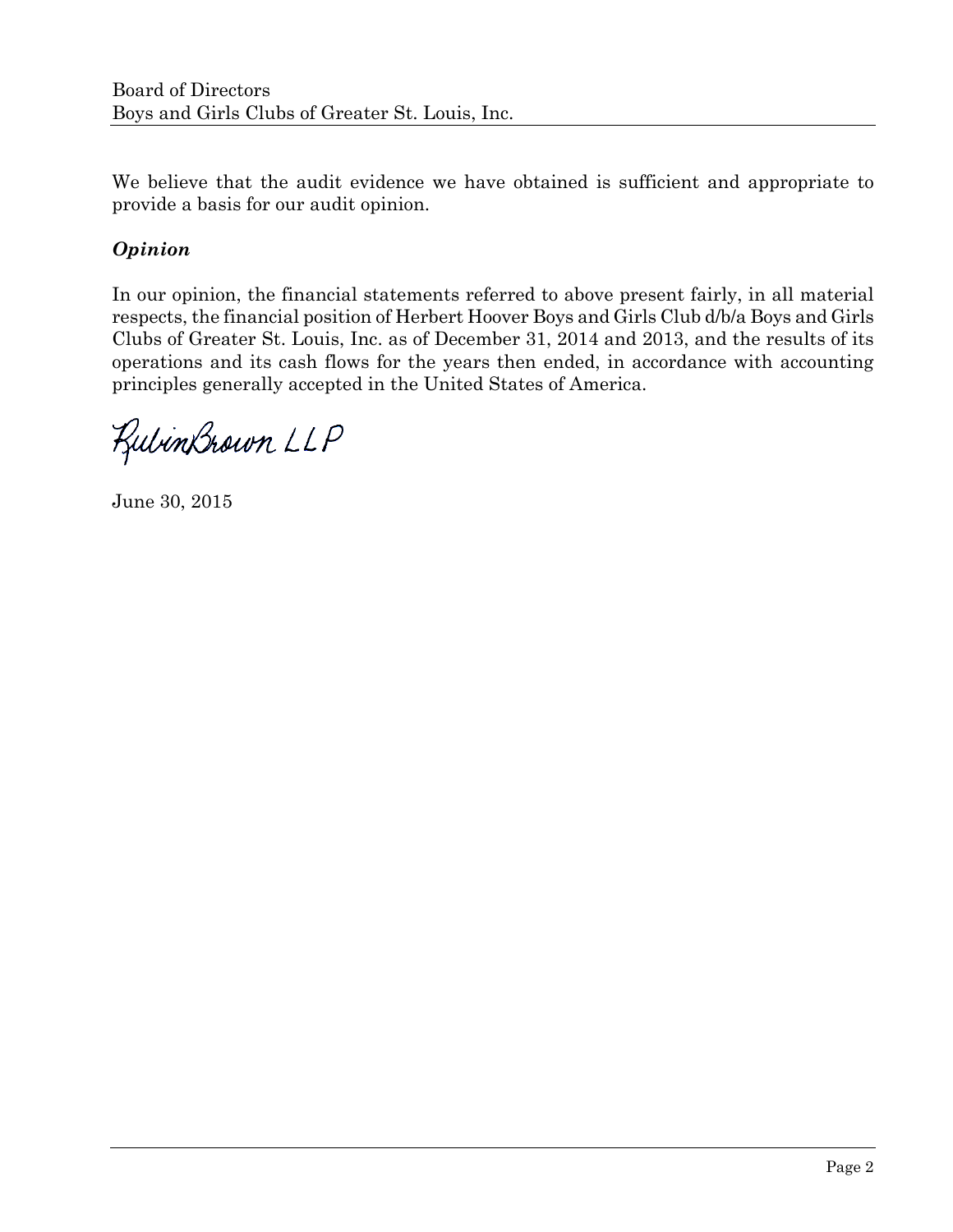# **BOYS AND GIRLS CLUBS OF GREATER ST. LOUIS, INC. STATEMENT OF FINANCIAL POSITION**

#### **Assets**

|                                                            |                  | December 31,  |
|------------------------------------------------------------|------------------|---------------|
|                                                            | 2014             | 2013          |
| <b>Current Assets</b>                                      |                  |               |
| Cash and cash equivalents                                  | \$<br>101,597    | \$<br>170,526 |
| Investments (Note 3)                                       | 843,519          | 795,667       |
| Unconditional promises to give - current (Note 5)          | 1,334,947        | 1,399,117     |
| Accounts receivable                                        | 78,443           | 58,774        |
| Prepaid insurance                                          | 25,165           | 27,410        |
| <b>Total Current Assets</b>                                | 2,383,671        | 2,451,494     |
| <b>Unconditional Promises To Give - Long-Term (Note 5)</b> | 241,550          | 906,580       |
| <b>Property And Equipment (Notes 6 And 7)</b>              | 11,749,691       | 12,174,940    |
| Assets Restricted For Endowment (Notes 3 And 9)            | 3,235,389        | 2,933,663     |
| <b>Total Assets</b>                                        | 17,610,301<br>\$ | \$18,466,677  |

#### **Liabilities And Net Assets**

| <b>Current Liabilities</b>                        |                  |               |              |
|---------------------------------------------------|------------------|---------------|--------------|
| Current maturities of long-term debt (Note 7)     | \$<br>160,089    | $\mathbf{\$}$ | 140,737      |
| Accounts payable and accrued expenses             | 154,304          |               | 160,364      |
| <b>Total Current Liabilities</b>                  | 314,393          |               | 301,101      |
| Long-Term Debt (Note 7)                           | 1,522,170        |               | 1,683,290    |
| <b>Total Liabilities</b>                          | 1,836,563        |               | 1,984,391    |
| <b>Net Assets</b>                                 |                  |               |              |
| Unrestricted Net Assets:                          |                  |               |              |
| Operating                                         | 852,819          |               | 802,679      |
| Unrestricted - invested in property and equipment | 10,067,432       |               | 10,350,913   |
| Total Unrestricted Net Assets                     | 10,920,251       |               | 11, 153, 592 |
| Temporarily Restricted (Note 8)                   | 1,680,587        |               | 2,267,114    |
| Permanently Restricted (Notes 8 and 9)            | 3,172,900        |               | 3,061,580    |
| <b>Total Net Assets</b>                           | 15,773,738       |               | 16,482,286   |
| <b>Total Liabilities And Net Assets</b>           | \$<br>17,610,301 |               | \$18,466,677 |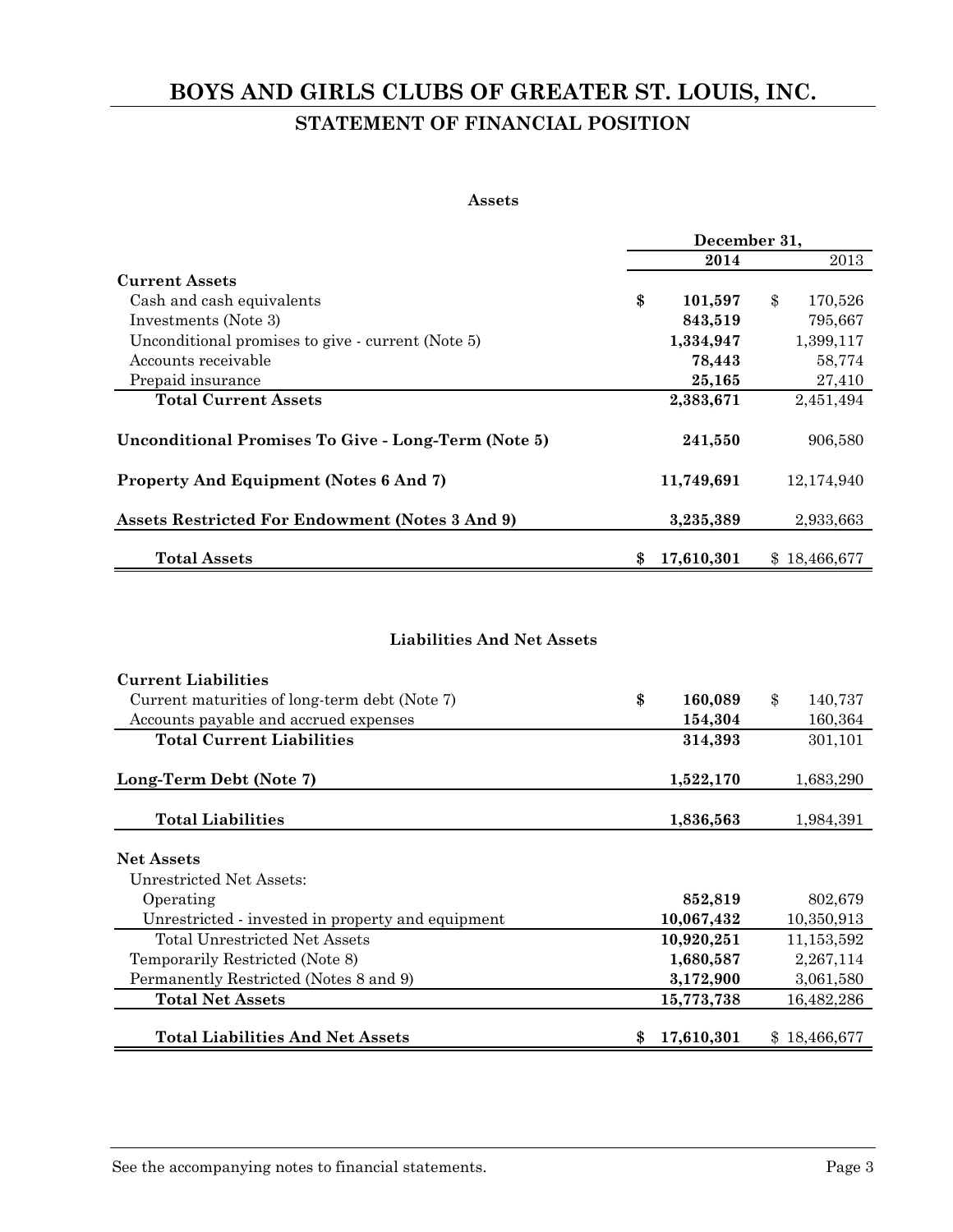### **STATEMENT OF ACTIVITIES For The Year Ended December 31, 2014**

|                                                   |    | Unrestricted | Temporarily<br>Restricted |    | Permanently<br>Restricted | Total            |
|---------------------------------------------------|----|--------------|---------------------------|----|---------------------------|------------------|
| <b>Revenues And Support</b>                       |    |              |                           |    |                           |                  |
| Contributions                                     | \$ | 726,258      | \$<br>428,168             | \$ | 111,320                   | \$<br>1,265,746  |
| Grants and special purpose revenue                |    | 732,411      | 48,757                    |    |                           | 781,168          |
| United Way (Note 5)                               |    | 8,800        | 618,763                   |    |                           | 627,563          |
| In-kind donations                                 |    | 79,039       |                           |    |                           | 79,039           |
| Membership and program fees                       |    | 190,342      |                           |    |                           | 190,342          |
| Fundraising event revenue (net of direct costs    |    |              |                           |    |                           |                  |
| of benefits to donors of \$132,706)               |    | 462,138      |                           |    |                           | 462,138          |
| Miscellaneous income                              |    | 20,478       |                           |    |                           | 20,478           |
|                                                   |    | 2,219,466    | 1,095,688                 |    | 111,320                   | 3,426,474        |
| Net assets released from restrictions (Note 8)    |    | 1,773,541    | (1,773,541)               |    |                           |                  |
| <b>Total Revenues And Support</b>                 |    | 3,993,007    | (677, 853)                |    | 111,320                   | 3,426,474        |
| <b>Expenses</b>                                   |    |              |                           |    |                           |                  |
| Herbert Hoover club                               |    | 1,657,212    |                           |    |                           | 1,657,212        |
| Adams Park club                                   |    | 580,220      |                           |    |                           | 580,220          |
| South East Middle School club                     |    | 198,015      |                           |    |                           | 198,015          |
| Twillman Elementary School club                   |    | 239,843      |                           |    |                           | 239,843          |
| O'Fallon Park club                                |    | 201,007      |                           |    |                           | 201,007          |
| Mentor St. Louis                                  |    | 144,958      |                           |    |                           | 144,958          |
| <b>Total Program Services</b>                     |    | 3,021,255    |                           |    |                           | 3,021,255        |
| General and administrative                        |    | 901,322      |                           |    |                           | 901,322          |
| Development and fundraising                       |    | 361,880      |                           |    |                           | 361,880          |
| <b>Total Supporting Services</b>                  |    | 1,263,202    |                           |    |                           | 1,263,202        |
| <b>Total Expenses</b>                             |    | 4,284,457    |                           |    |                           | 4,284,457        |
| Increase (Decrease) In Net Assets From Operation  |    | (291, 450)   | (677, 853)                |    | 111,320                   | (857, 983)       |
| <b>Interest And Dividend Income, Net (Note 3)</b> |    | 30,230       | 90,398                    |    |                           | 120,628          |
| <b>Realized And Unrealized Gains On</b>           |    |              |                           |    |                           |                  |
| <b>Investments</b> (Note 3)                       |    | 27,879       | 928                       |    |                           | 28,807           |
| Increase (Decrease) In Net Assets                 |    | (233, 341)   | (586, 527)                |    | 111,320                   | (708, 548)       |
| Net Assets - Beginning Of Year                    |    | 11,153,592   | 2,267,114                 |    | 3,061,580                 | 16,482,286       |
| <b>Net Assets - End Of Year</b>                   | \$ | 10,920,251   | \$<br>1,680,587           | \$ | 3,172,900                 | \$<br>15,773,738 |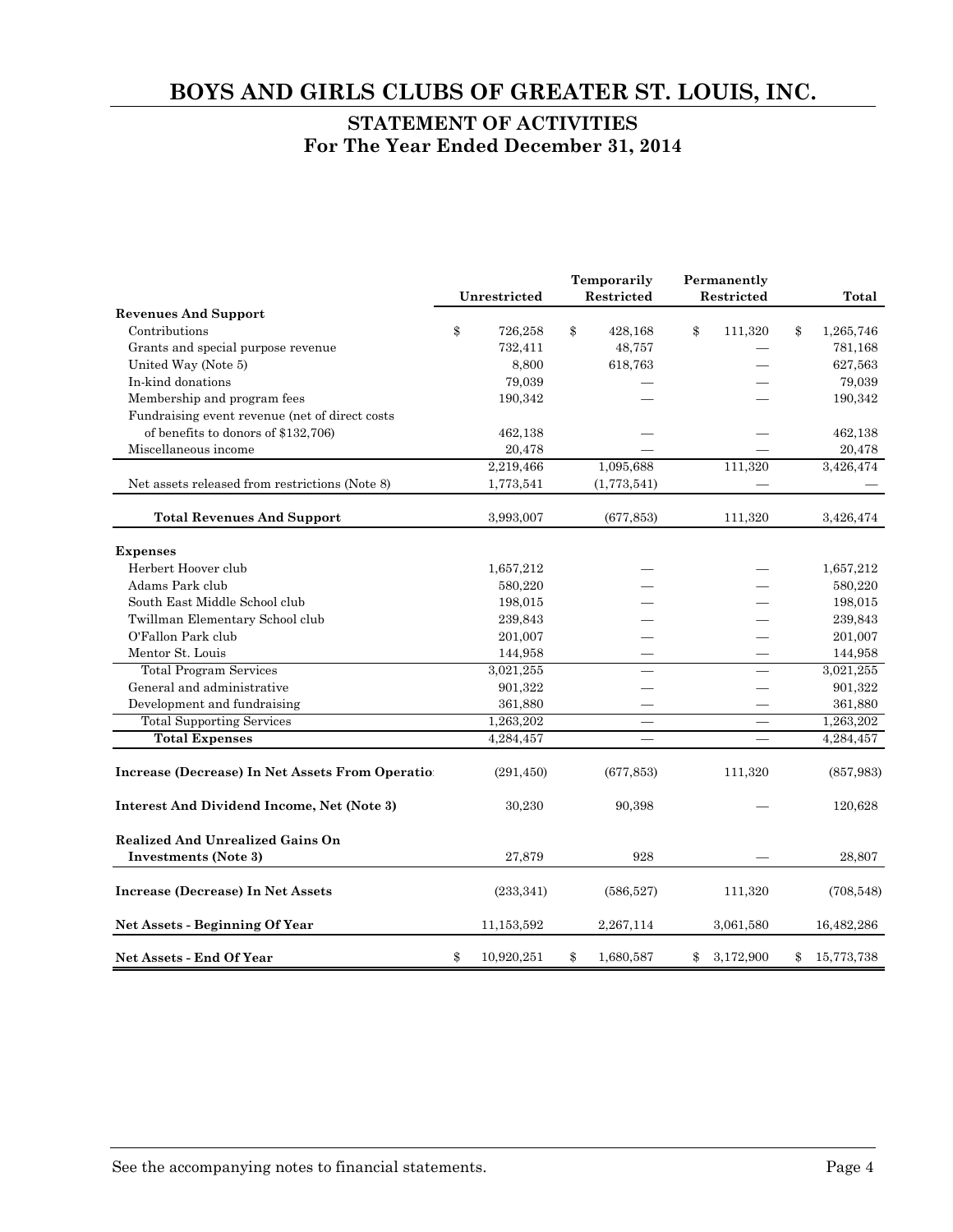### **STATEMENT OF ACTIVITIES For The Year Ended December 31, 2013**

|                                                   | Unrestricted     |    | Temporarily<br>Restricted |    | Permanently<br>Restricted |            | Total      |
|---------------------------------------------------|------------------|----|---------------------------|----|---------------------------|------------|------------|
| <b>Revenues And Support</b>                       |                  |    |                           |    |                           |            |            |
| Contributions                                     | \$<br>603,940    | \$ | 517,500                   | \$ | 117,475                   | $\pmb{\$}$ | 1,238,915  |
| Grants and special purpose revenue                | 747,217          |    | 1,091,971                 |    |                           |            | 1,839,188  |
| United Way (Note 5)                               | 11,051           |    | 619,751                   |    |                           |            | 630,802    |
| In-kind donations                                 | 222,153          |    |                           |    |                           |            | 222,153    |
| Membership and program fees                       | 118,065          |    |                           |    |                           |            | 118,065    |
| Fundraising event revenue (net of direct costs    |                  |    |                           |    |                           |            |            |
| of benefits to donors of \$131,959)               | 367,174          |    |                           |    |                           |            | 367,174    |
| Miscellaneous income                              | 30,406           |    |                           |    |                           |            | 30,406     |
|                                                   | 2,100,006        |    | 2,229,222                 |    | 117,475                   |            | 4,446,703  |
| Net assets released from restrictions (Note 8)    | 2,065,747        |    | (2,065,747)               |    |                           |            |            |
| <b>Total Revenues And Support</b>                 | 4,165,753        |    | 163,475                   |    | 117,475                   |            | 4,446,703  |
| <b>Expenses</b>                                   |                  |    |                           |    |                           |            |            |
| Herbert Hoover club                               | 1,848,324        |    |                           |    |                           |            | 1,848,324  |
| Adams Park club                                   | 588,712          |    |                           |    |                           |            | 588,712    |
| South East Middle School club                     | 154,082          |    |                           |    |                           |            | 154,082    |
| East Middle School club                           | 223,908          |    |                           |    |                           |            | 223,908    |
| O'Fallon Park club                                | 31,397           |    |                           |    |                           |            | 31,397     |
| Mentor St. Louis                                  | 120,650          |    |                           |    |                           |            | 120,650    |
| <b>Total Program Services</b>                     | 2,967,073        |    |                           |    |                           |            | 2,967,073  |
| General and administrative                        | 847,032          |    |                           |    |                           |            | 847,032    |
| Development and fundraising                       | 309,777          |    |                           |    |                           |            | 309,777    |
| <b>Total Supporting Services</b>                  | 1,156,809        |    |                           |    |                           |            | 1,156,809  |
| <b>Total Expenses</b>                             | 4,123,882        |    |                           |    |                           |            | 4,123,882  |
| <b>Increase In Net Assets From Operations</b>     | 41,871           |    | 163,475                   |    | 117,475                   |            | 322,821    |
| <b>Interest And Dividend Income, Net (Note 3)</b> | (4,624)          |    | 5,826                     |    |                           |            | 1,202      |
| <b>Realized And Unrealized Gains On</b>           |                  |    |                           |    |                           |            |            |
| <b>Investments (Note 3)</b>                       | 153,891          |    | 264,299                   |    |                           |            | 418,190    |
| <b>Increase In Net Assets</b>                     | 191,138          |    | 433,600                   |    | 117,475                   |            | 742,213    |
| Net Assets - Beginning Of Year                    | 10,962,454       |    | 1,833,514                 |    | 2,944,105                 |            | 15,740,073 |
| <b>Net Assets - End Of Year</b>                   | \$<br>11,153,592 | \$ | 2,267,114                 | \$ | 3,061,580                 | \$         | 16,482,286 |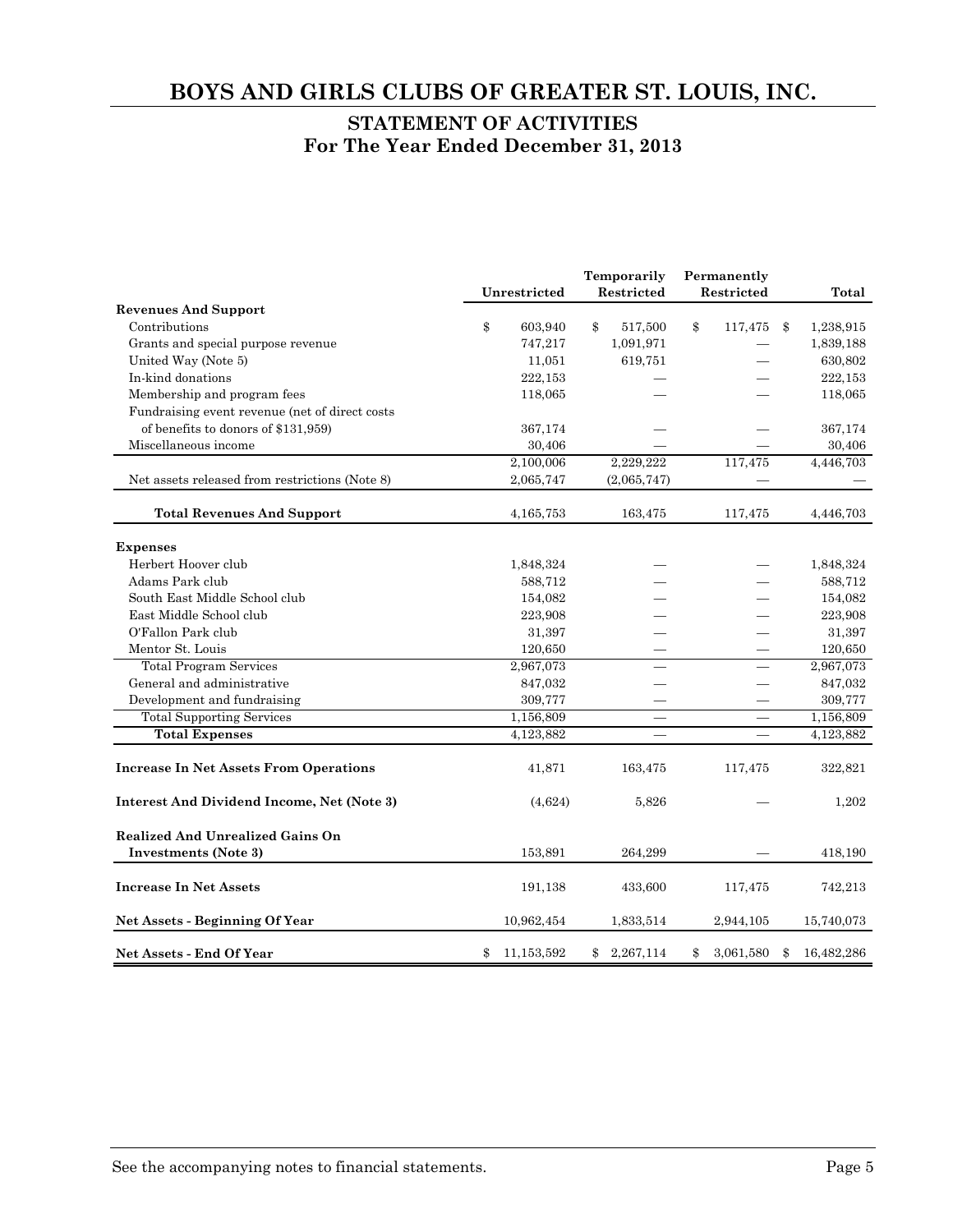#### **STATEMENT OF FUNCTIONAL EXPENSES For The Year Ended December 31, 2014**

|                                                        | <b>Program Services</b>       |                          |                             |                                 |                          |                                 | <b>Supporting Services</b> |                |                                 |                           |             |
|--------------------------------------------------------|-------------------------------|--------------------------|-----------------------------|---------------------------------|--------------------------|---------------------------------|----------------------------|----------------|---------------------------------|---------------------------|-------------|
|                                                        | Herbert                       | Adams                    | <b>South East</b><br>Middle | Twillman<br>Elementary          | O'Fallon<br>Park         | Mentor                          | Total                      | General<br>And | Development<br>And              | Total<br>Supporting       |             |
|                                                        | <b>Hoover Club</b>            | Park Club                | School Club                 | <b>School Club</b>              | Club                     | St. Louis                       | Program                    | Administrative | Fundraising                     | <b>Services</b>           | Total       |
| Personnel expenses                                     | 737,359<br>\$                 | \$<br>358,308            | \$168,102                   | \$<br>215,635 \$                | 135,059                  |                                 | 1,745,607                  | \$<br>548,952  | \$<br>243,144 \$                | 792,096                   | \$2,537,703 |
| Advertising and promotions<br>Conferences, conventions | 1,340                         | 323                      | 185                         | 231                             | 185                      | 138                             | 2,402                      | 2,149          | 23,028                          | 25,177                    | 27,579      |
| and meetings                                           | 2,238                         | 1,256                    | 482                         | 484                             | 500                      | 894                             | 5,854                      | 16,950         | 3,110                           | 20,060                    | 25,914      |
| Contracted services and<br>program supplies            | 90,051                        | 17,154                   | 11,281                      | 8,075                           | 46,187                   | 6,982                           | 179,730                    | 22,261         | 5,135                           | 27,396                    | 207,126     |
| Depreciation                                           | 336,720                       | 134,375                  |                             | $\sim$                          |                          | $\hspace{0.1mm}-\hspace{0.1mm}$ | 471,095                    | 37,413         | $\hspace{0.1mm}-\hspace{0.1mm}$ | 37,413                    | 508,508     |
| Donated legal services for<br>potential expansion      |                               |                          |                             | $\sim$                          |                          |                                 |                            | 44,789         | $\sim$                          | 44,789                    | 44,789      |
| Dues and subscriptions                                 | 1,817                         | 380                      | 242                         | 272                             | 217                      | 163                             | 3,091                      | 26,181         | 988                             | 27,169                    | 30,260      |
| Equipment rental<br>and maintenance                    | 13,424                        | 4,879                    | 672                         | 669                             | 228                      | 170                             | 20,042                     | 6,082          | 2,901                           | 8,983                     | 29,025      |
| Interest expense                                       | 66,521                        |                          |                             | $\qquad \qquad$                 |                          |                                 | 66,521                     | 7,391          |                                 | 7,391                     | 73,912      |
| Liability insurance                                    | 32,470                        | 20,891                   | 8,739                       | 9,223                           | 6,410                    | 2,141                           | 79,874                     | 17,468         | $\overline{\phantom{m}}$        | 17,468                    | 97,342      |
| Occupancy                                              | 314,649                       | 21,599                   | 122                         | $\hspace{0.1mm}-\hspace{0.1mm}$ | $\overline{\phantom{m}}$ | $\hspace{0.1mm}-\hspace{0.1mm}$ | 336,370                    | 268            | $\overline{\phantom{m}}$        | 268                       | 336,638     |
| Office supplies                                        | 22,236                        | 5,679                    | 6,459                       | 3,228                           | 10,756                   | 1,319                           | 49,677                     | 21,486         | 3,472                           | 24,958                    | 74,635      |
| Other - bank and merchant fees                         |                               | $\overline{\phantom{0}}$ |                             | $\hspace{0.05cm}$               | $\overline{\phantom{m}}$ | $\hspace{0.1mm}-\hspace{0.1mm}$ | $\hspace{0.05cm}$          | 14,460         | $\overline{\phantom{m}}$        | 14,460                    | 14,460      |
| Postage and shipping                                   | $\bf 297$                     | 176                      | $\hspace{0.05cm}$           | $\hspace{0.05cm}$               | 40                       | $\hspace{0.1mm}-\hspace{0.1mm}$ | 513                        | 5,131          | 745                             | 5,876                     | 6,389       |
| Printing and publishing                                | 1,966                         | 1,557                    | 1,705                       | 1,587                           | 1,425                    | 125                             | 8,365                      | 3,625          | 19,919                          | 23,544                    | 31,909      |
| Professional fees                                      |                               | 80                       |                             | $\overline{\phantom{m}}$        |                          | $\hspace{0.1mm}-\hspace{0.1mm}$ | 80                         | 113,045        | 57,207                          | 170,252                   | 170,332     |
| Telephone                                              | 27,785                        | 13,273                   |                             | $\overline{\phantom{m}}$        |                          | 438                             | 41,496                     | 2,316          | 264                             | 2,580                     | 44,076      |
| Travel                                                 | 8,339                         | 290                      | 26                          | 439                             | $\overline{\phantom{m}}$ | 1,444                           | 10,538                     | 11,355         | 1,967                           | 13,322                    | 23,860      |
|                                                        | 1,657,212 \$<br>$\mathbf{\$}$ | 580,220                  | \$198,015                   | 239,843 \$<br>$^{\circ}$        | 201,007                  |                                 | $$144,958$ $$3,021,255$    | 901,322<br>\$  | 361,880<br>\$                   | 1,263,202<br>$\mathbf{s}$ | \$4,284,457 |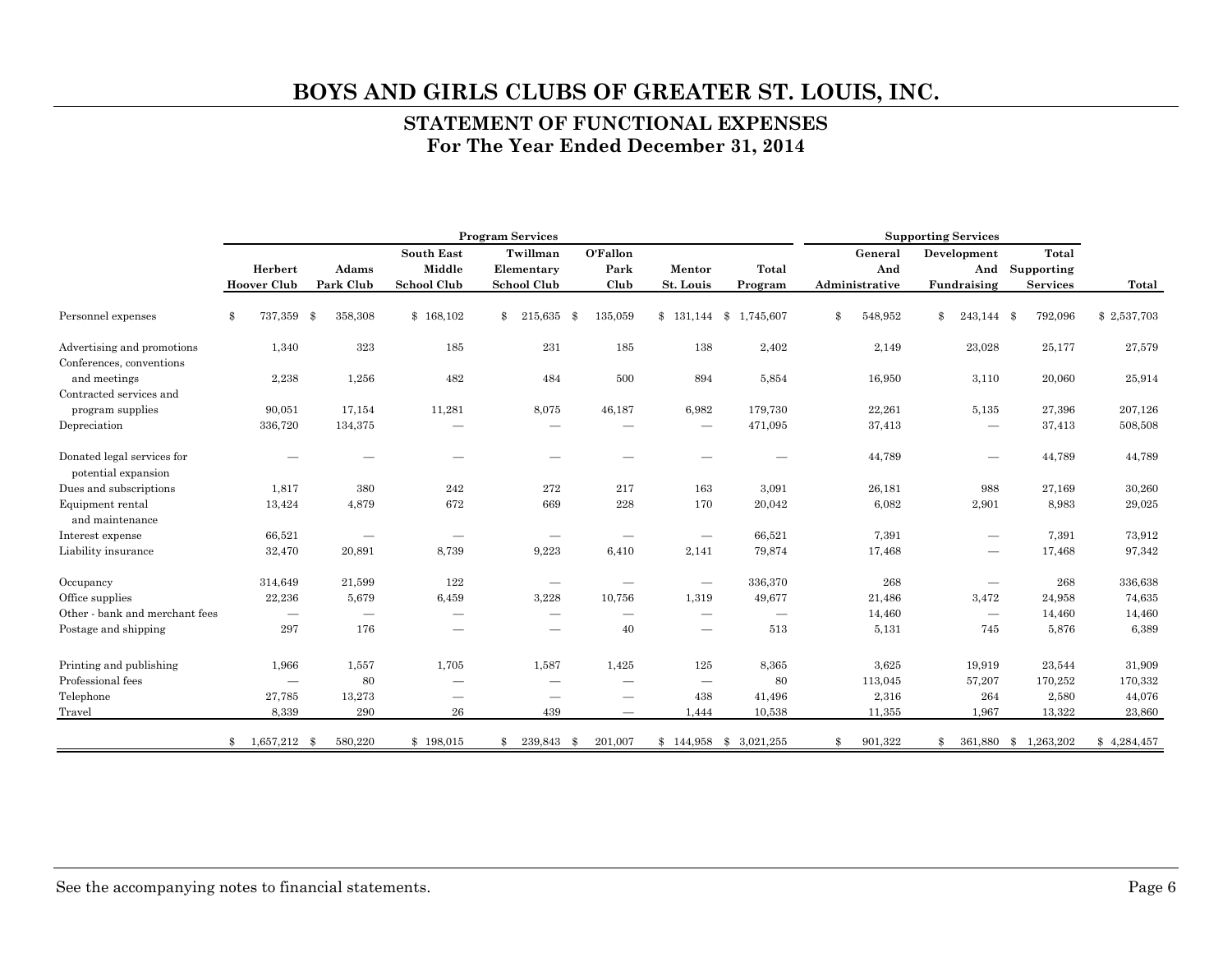#### **STATEMENT OF FUNCTIONAL EXPENSES For The Year Ended December 31, 2013**

|                                                   | <b>Program Services</b> |                          |                               |                                 |                          |                                 | <b>Supporting Services</b> |                |                                 |                 |                 |
|---------------------------------------------------|-------------------------|--------------------------|-------------------------------|---------------------------------|--------------------------|---------------------------------|----------------------------|----------------|---------------------------------|-----------------|-----------------|
|                                                   |                         |                          | <b>South East</b>             | Twillman                        | O'Fallon                 |                                 |                            | General        | Development                     | Total           |                 |
|                                                   | Herbert                 | Adams                    | Middle                        | Elementary                      | Park                     | Mentor                          | Total                      | And            | And                             | Supporting      |                 |
|                                                   | <b>Hoover Club</b>      | Park Club                | School Club                   | <b>School Club</b>              | Club                     | St. Louis                       | Program                    | Administrative | Fundraising                     | <b>Services</b> | Total           |
| Personnel expenses                                | \$<br>919,744           | $\mathbf{\$}$<br>359,470 | \$127,508                     | 195,394<br>\$                   | 21,846<br>\$             | 110,523<br>-8                   | \$1,734,485                | \$<br>383,478  | \$<br>254,781                   | \$<br>638,259   | \$<br>2,372,744 |
| Advertising and promotions                        | 8,741                   | 869                      | 615                           |                                 |                          |                                 | 10,225                     | 3,056          | 31,976                          | 35,032          | 45,257          |
| Conferences, conventions                          |                         |                          |                               |                                 |                          |                                 |                            |                |                                 |                 |                 |
| and meetings                                      | 560                     |                          |                               | 52                              |                          |                                 | 612                        | 29,621         | 2,290                           | 31,911          | 32,523          |
| Contracted services and                           |                         |                          |                               |                                 |                          |                                 |                            |                |                                 |                 |                 |
| program supplies                                  | 129,701                 | 24,343                   | 11,393                        | 10,012                          | 2,362                    | 729                             | 178,540                    | 22,138         | 514                             | 22,652          | 201,192         |
| Depreciation                                      | 306,765                 | 134,375                  | $\sim$                        | $\sim$                          | $\overline{\phantom{a}}$ | $\hspace{0.1mm}-\hspace{0.1mm}$ | 441,140                    | 34,085         | $\hspace{0.1mm}-\hspace{0.1mm}$ | 34,085          | 475,225         |
| Donated legal services for<br>potential expansion |                         |                          |                               |                                 |                          |                                 |                            | 203,850        |                                 | 203,850         | 203,850         |
| Dues and subscriptions                            | 2,172                   | $\sim$                   | $\sim$                        | 7                               |                          |                                 | 2,179                      | 26,634         | 1,190                           | 27,824          | 30,003          |
| Equipment rental<br>and maintenance               | 17,603                  | 3,897                    | 221                           | 276                             | 8                        | $32\,$                          | 22,037                     | 8,426          | 312                             | 8,738           | 30,775          |
|                                                   |                         |                          |                               |                                 |                          |                                 | 57,675                     | 6,408          |                                 | 6,408           |                 |
| Interest expense                                  | 57,675                  | $\overline{\phantom{m}}$ | $\overbrace{\phantom{aaaaa}}$ |                                 |                          | $\hspace{0.05cm}$               |                            |                |                                 |                 | 64,083          |
| Liability insurance                               | 33,896                  | 19,395                   | 8,081                         | 11,004                          | $\overline{\phantom{m}}$ | 1,616                           | 73,992                     | 6,703          |                                 | 6,703           | 80,695          |
| Occupancy                                         | 292,927                 | 23,665                   | $\hspace{0.05cm}$             | $\hspace{0.1mm}-\hspace{0.1mm}$ |                          | $\overline{\phantom{m}}$        | 316,592                    | 16             | $\sim$                          | 16              | 316,608         |
| Office supplies                                   | 30,528                  | 8,656                    | 4,340                         | 5,918                           | 7,181                    | 1,046                           | 57,669                     | 26,775         | 5,733                           | 32,508          | 90,177          |
| Other - bank and merchant fees                    | 711                     | (4)                      | $\hspace{0.05cm}$             | $\qquad \qquad$                 | $\overline{\phantom{a}}$ |                                 | 707                        | 9,705          | 70                              | 9,775           | 10,482          |
| Postage and shipping                              | 296                     | 68                       | 494                           |                                 |                          | $\qquad \qquad$                 | 858                        | 5,957          | 2,774                           | 8,731           | 9,589           |
| Printing and publishing                           | 5,440                   | 561                      | 1,404                         | 1,140                           | $\overline{\phantom{m}}$ | 207                             | 8,752                      | 9,464          | 7,158                           | 16,622          | 25,374          |
| Professional fees                                 | 18,147                  | 4,178                    | $\qquad \qquad$               |                                 | --                       | 350                             | 22,675                     | 47,629         | 1,400                           | 49,029          | 71,704          |
| Telephone                                         | 22,172                  | 9,065                    | $\hspace{0.05cm}$             | $\sim$                          |                          | 844                             | 32,081                     | 13,388         |                                 | 13,388          | 45,469          |
| Travel                                            | 1,246                   | 174                      | 26                            | 105                             | $\qquad \qquad$          | 5,303                           | 6,854                      | 9,699          | 1,579                           | 11,278          | 18,132          |
|                                                   | $$1,848,324$ \$         | 588,712                  | \$154,082                     | 223,908<br>\$                   | 31,397 \$<br>\$          |                                 | 120,650 \$ 2,967,073       | 847,032<br>\$  | \$ 309,777                      | \$1,156,809     | 4,123,882<br>\$ |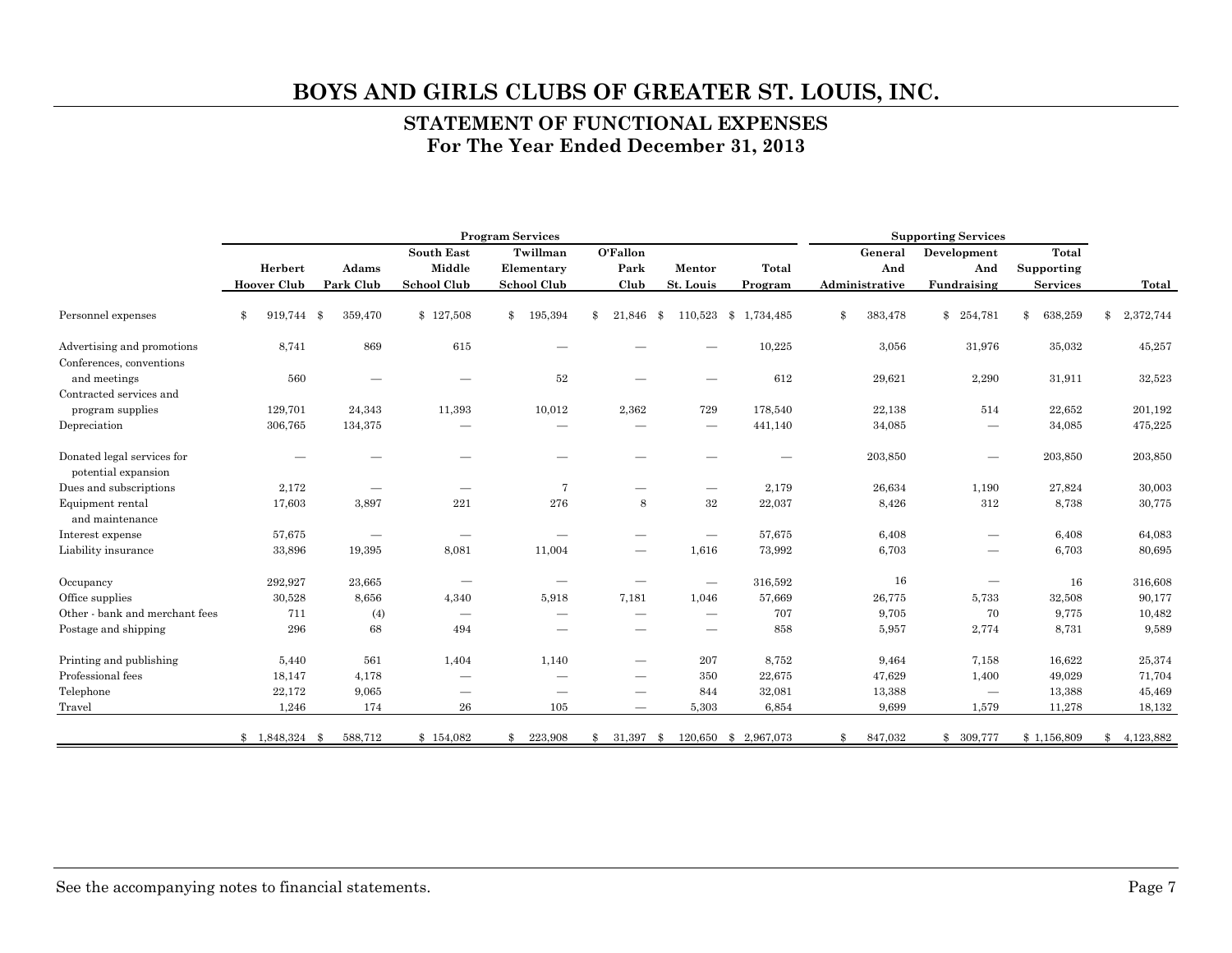# **BOYS AND GIRLS CLUBS OF GREATER ST. LOUIS, INC. STATEMENT OF CASH FLOWS**

|                                                            | <b>For The Years</b>      |               |
|------------------------------------------------------------|---------------------------|---------------|
|                                                            | <b>Ended December 31,</b> |               |
|                                                            | 2014                      | 2013          |
| <b>Cash Flows From Operating Activities</b>                |                           |               |
| Increase (decrease) in net assets                          | \$<br>(708, 548)          | \$<br>742,213 |
| Adjustments to reconcile (increase) decrease in net assets |                           |               |
| to net cash provided by operating activities:              |                           |               |
| Depreciation                                               | 508,508                   | 475,225       |
| Contributions restricted for endowment                     | (300,000)                 | (300,000)     |
| Realized and unrealized gains on investments               | (28, 807)                 | (418, 190)    |
| Changes in assets and liabilities:                         |                           |               |
| (Increase) decrease in unconditional promises to give      | 729,200                   | (50, 603)     |
| Increase in accounts receivable                            | (19,669)                  | (19, 125)     |
| (Increase) decrease in prepaid insurance                   | 2,245                     | (27, 410)     |
| Decrease in accounts payable and accrued expenses          | (6,060)                   | (72, 331)     |
| <b>Net Cash Provided By Operating Activities</b>           | 176,869                   | 329,779       |
|                                                            |                           |               |
| <b>Cash Flows From Investing Activities</b>                |                           |               |
| Proceeds from sale of investments                          | 1,862,315                 | 1,763,242     |
| Purchases of investments                                   | (2, 183, 086)             | (1,983,044)   |
| Purchases of property and equipment                        | (83, 259)                 | (819, 954)    |
| <b>Net Cash Used In Investing Activities</b>               | (404, 030)                | (1,039,756)   |
|                                                            |                           |               |
| <b>Cash Flows From Financing Activities</b>                |                           |               |
| Payments on long-term debt                                 | (141, 768)                | (103, 706)    |
| Proceeds from long-term debt                               |                           | 526,300       |
| Proceeds from endowment contributions                      | 300,000                   | 300,000       |
| <b>Net Cash Provided By Financing Activities</b>           | 158,232                   | 722,594       |
|                                                            |                           |               |
| Net Increase (Decrease) In Cash And Cash Equivalents       | (68, 929)                 | 12,617        |
| <b>Cash And Cash Equivalents - Beginning Of Year</b>       | 170,526                   | 157,909       |
| <b>Cash And Cash Equivalents - End Of Year</b>             | \$<br>101,597             | \$<br>170,526 |
|                                                            |                           |               |
| <b>Supplemental Disclosure Of Cash Flow Information</b>    |                           |               |
| Interest paid                                              | \$<br>73,912              | \$<br>69,464  |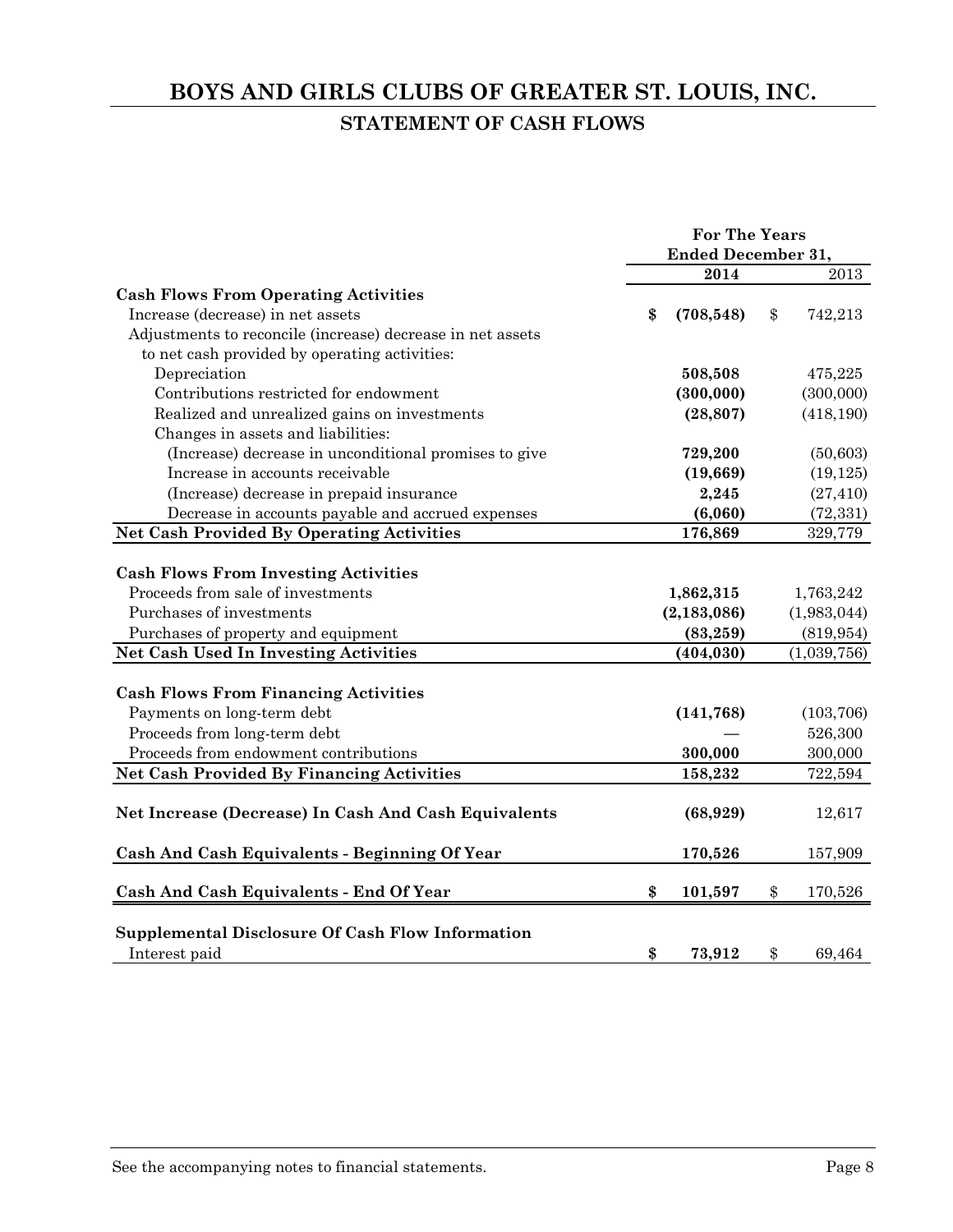**NOTES TO FINANCIAL STATEMENTS December 31, 2014 And 2013** 

# **1. Summary Of Significant Accounting Policies**

### **Basis Of Accounting**

The accompanying financial statements of Herbert Hoover Boys and Girls Club of St. Louis, Inc. d/b/a Boys and Girls Clubs of Greater St. Louis (the Organization) have been prepared on the accrual basis of accounting. Income is recognized when earned and expenses are recognized when incurred.

### **Basis Of Presentation**

The financial statement presentation follows the requirements of the Financial Accounting Standards Board for Not-for-Profit Organizations by presenting assets and liabilities within similar groups and classifying them in ways that provide relevant information about their interrelationships, liquidity and financial flexibility. As a result, the Organization is required to report its financial position and activities according to the following three classes of assets:

*Unrestricted Net Assets* represent those net assets that are not subject to donor-imposed stipulations. All contributions are considered to be available for unrestricted use unless specifically restricted by the donor.

*Temporarily Restricted Net Assets* represent those net assets whose use has been limited by donor-imposed stipulations that either can be fulfilled or expire by the passage of time.

*Permanently Restricted Net Assets* represent those net assets whose use has been limited by donor-imposed stipulations that will remain in effect in perpetuity.

### **Estimates And Assumptions**

Management uses estimates and assumptions in preparing financial statements in conformity with accounting principles generally accepted in the United States of America. Those estimates and assumptions affect the reported amounts of assets and liabilities, the disclosure of contingent assets and liabilities and the reported revenues and expenses. Actual results could differ from those estimates. Material estimates that are particularly susceptible to significant change in the near term relate to the determination of the allowance for uncollectible receivables and promises to give.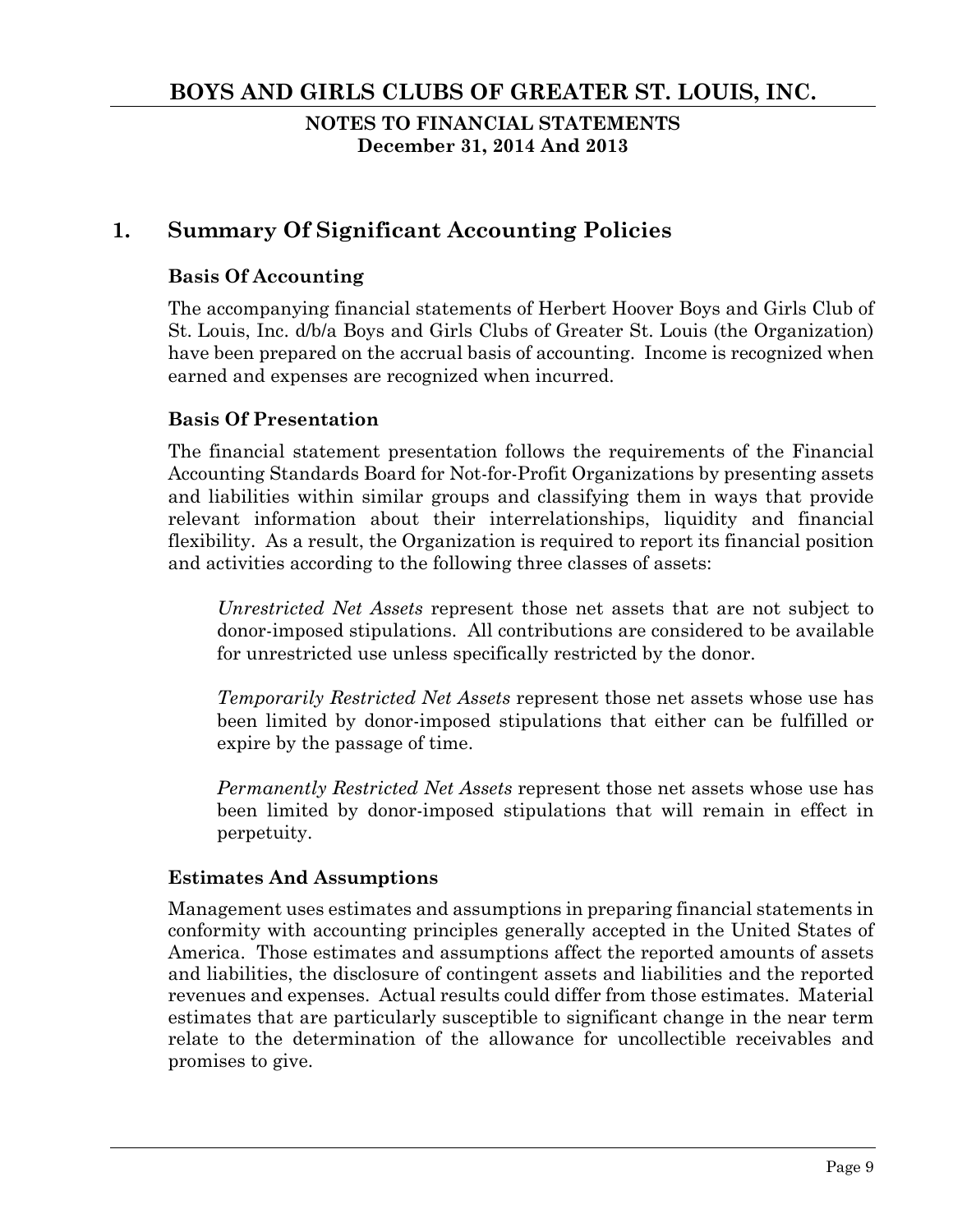Notes To Financial Statements *(Continued)*

### **Cash And Cash Equivalents**

The Organization considers all unrestricted balances held in checking accounts, savings accounts and short-term investment accounts with original maturity dates of three months or less to be cash equivalents.

The Organization maintains its cash and cash equivalents at several banks and with several investment managers. At various times throughout the year, bank deposits may exceed federally insured limits. In addition, some cash equivalents consist of money market funds, which are not covered by Federal Deposit Insurance Corporation.

#### **Investments**

Investments are reported at fair value based on quoted prices in active markets for identical assets (Level 1) or on significant other observable inputs (Level 2) as described in Note 4. Gains or losses on sales of investments are determined on a specific cost identification method. Unrealized gains and losses are determined based on year-end fair value fluctuations. All investment income is reported as increases or decreases in unrestricted net assets unless a donor or law restricts the use of the income.

Investment securities are exposed to various risks such as interest rate, market and credit risks. Due to the level of risk associated with certain investment securities, it is at least reasonably possible that changes in the values of investment securities will occur in the near term and such changes could materially affect the amounts reported in the statement of financial position.

### **Fair Value Of Financial Instruments**

Various methods and assumptions were used to estimate the fair value of each class of financial instruments. Cash and cash equivalents are valued at their carrying amount due to their short maturities. Investments are reported at fair value based on quoted market prices or other significant inputs.

### **Accounts Receivable**

Accounts receivable are stated at the amount management expects to collect from outstanding balances. Management provides for probable uncollected amounts through a charge to earnings and a credit to a valuation allowance based on its assessment of the current status of individual accounts. Balances that are still outstanding after management has used reasonable collection efforts are written off through a charge to the valuation allowance and a credit to trade accounts receivable. Management has determined that no valuation allowance is necessary for accounts receivable as of December 31, 2014 or 2013.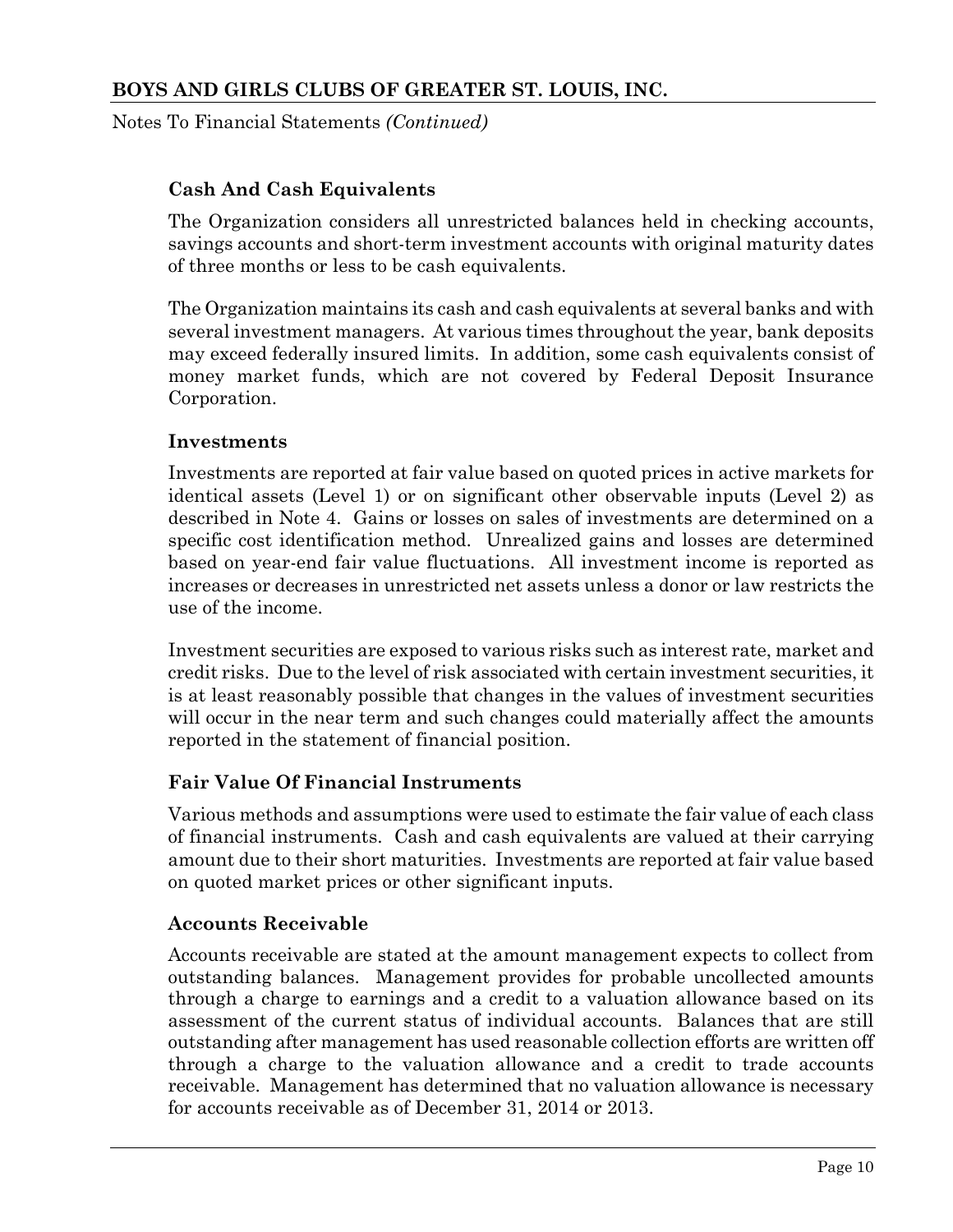Notes To Financial Statements *(Continued)*

# **Unconditional Promises To Give**

Unconditional promises to give in future periods are recognized as support in the period the promises are received. Promises to give, which depend upon specified future and certain events, are reported at the amount management expects to collect on balances outstanding at year end. Management provides for probable uncollected amounts through a charge to contribution revenue and a credit to a valuation allowance based on its assessment of the current status of the existing receivables. Balances that are still outstanding after management has used reasonable collection efforts are written off through a charge to the valuation allowance and a credit to promises to give. Management has determined that no change in the allowance is necessary as of December 31, 2014 or 2013.

Unconditional gifts expected to be collected within one year are reported at their net realizable value. Unconditional gifts expected to be collected in future years are reported at the present value of estimate future cash flows. The resulting discount is amortized and reported as contribution revenue in the statement of activities.

# **Property And Equipment**

Property and equipment are carried at cost, if purchased, or at fair value, if donated; less accumulated depreciation computed using the straight-line method over periods ranging from 3 to 40 years. The Organization capitalizes all expenditures in excess of \$2,500 for property and equipment.

# **Restricted And Unrestricted Support And Revenue**

The Organization reports gifts of cash and other assets as restricted support if they are received with donor stipulations that limit the use of the donated assets. When a donor restriction expires, that is, when a stipulated time restriction ends or purpose restriction is accomplished, temporarily restricted net assets are reclassified to unrestricted net assets and reported in the statement of activities as net assets released from restrictions.

### **Donated Property, Services And Materials**

Various equipment, services and materials are donated to the Organization. Donated equipment, certain donated professional services and donated materials are recorded as contributions at their estimated fair value on the dates of the contributions. During 2014 and 2013, the Organization received \$44,789 and \$203,850, respectively in donated legal services related to the potential expansion of the Organization's facilities.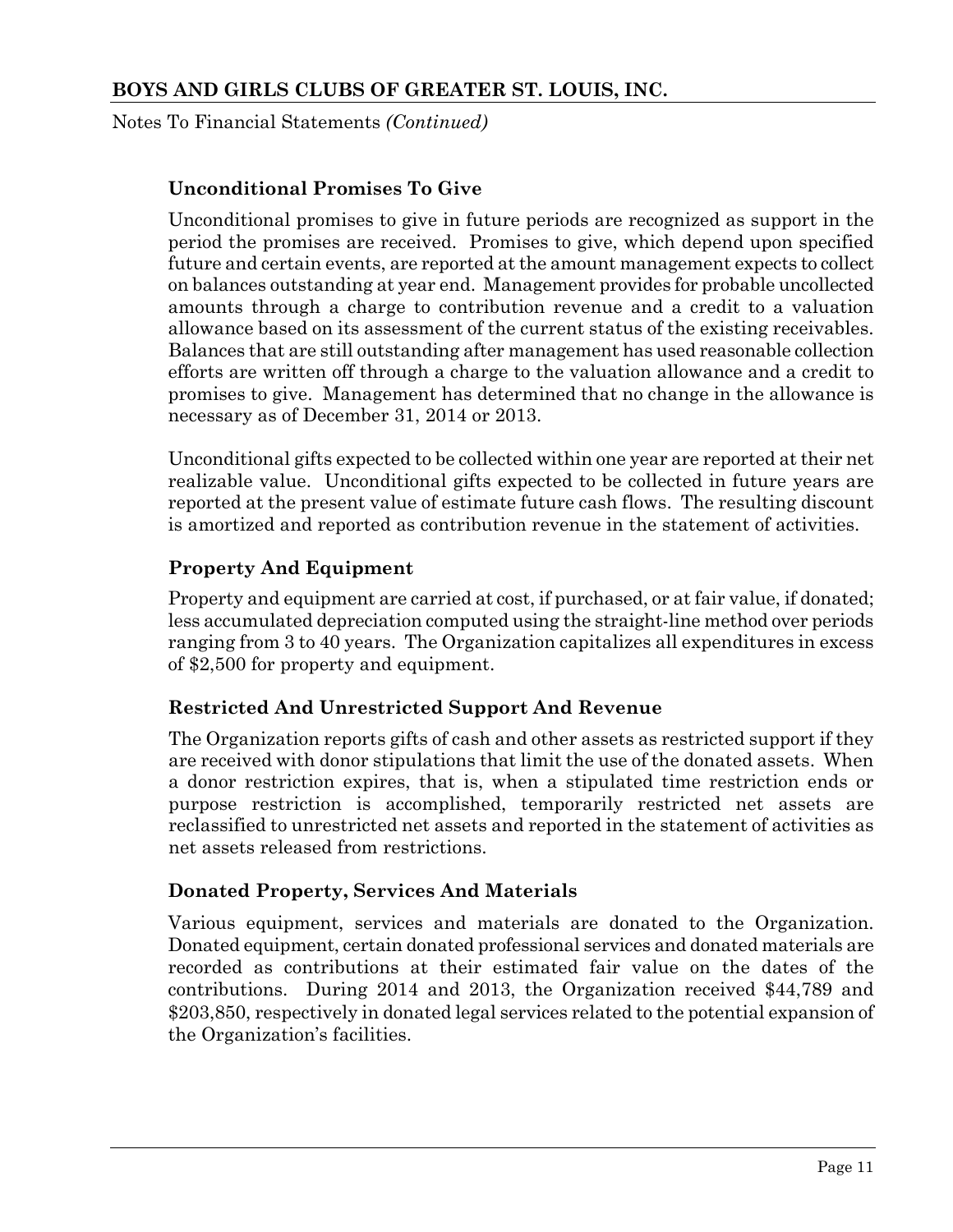Notes To Financial Statements *(Continued)*

From time to time, the Organization receives donated goods that it passes along to its members, but would not otherwise purchase. The Organization is not the ultimate beneficiary of these donated goods, therefore, revenue is not recorded. In addition, a substantial number of other volunteers have donated their time to the Organization's program services and fundraising activities. This volunteer time has not been recorded because it does not meet the criteria for recognition under generally accepted accounting principles.

### **Description Of Program Services And Supporting Activities**

The following program services and supporting activities are included in the accompanying financial statements:

#### Herbert Hoover Club

This is the founding location in North City that currently serves approximately 3,000 youth annually. Open 48 weeks a year, five days a week, the 78,000 squarefoot facility houses the Clarkson Eyecare Vision Clinic, MJL Aquatics Center, MetLife Learning Center, and All-Star Field, as well as a dental clinic, reading room, science room, technology center, game room, tennis courts, football field, gymnasium, art room, teen center, performing arts/dance studio, multi-purpose room, cafeteria and kitchen, fitness center, and a new music studio.

#### Adams Park Club

This facility began operating in 2007 at the Adams Park Community Center. This location currently serves approximately 465 children annually. Located in the Forest Park Southeast Neighborhood, the 28,000 square-foot center offers educational, recreational and social activities, as well as teen-focused programs. The facility includes a gym, dance studio, fitness center, game room, computer lab, Clarkson Eyecare Clinic, and the Jim Edmonds Field.

#### South East Middle School Club

This is the Organization's first school-based site that opened in 2008. A partnership with Hazelwood School District and St. Louis County, it is located in the Spanish Lake area and operates five days a week. This unit shares a gymnasium, performance stage, library, technology center, cafeteria, art room and game room with the school and serves approximately 250 youth annually. The center offers education, recreational, and social activities, as well as teen-focused programs. Members can also access the dental and vision clinics at other locations.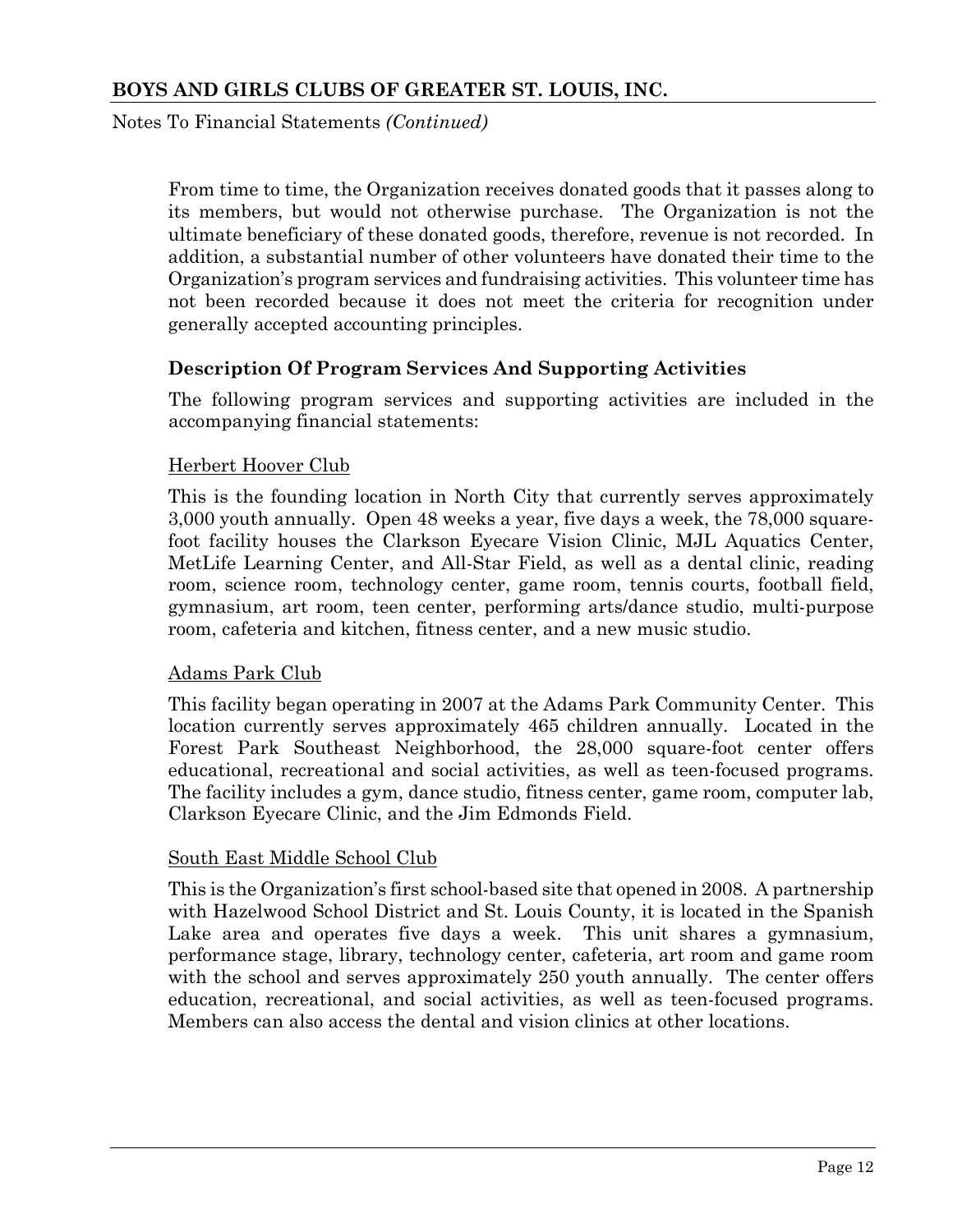Notes To Financial Statements *(Continued)*

### Twillman Elementary School Club

This club opened in summer 2013 and deepens the Organization's partnerships with both the Hazelwood School District and the Spanish Lake community. This location operates five days a week, sharing a library, cafeteria, a computer lab and gymnasium with Twillman Elementary School. This club is serving approximately 165 youth annually. The center provides educational, recreational, and social activities and members have full access to dental and vision services.

### O'Fallon Park Club

The O'Fallon Park club, located in North St. Louis City, opened in February of 2013 and is in partnership with the YMCA of Greater St. Louis and the City of St. Louis Department of Parks, Recreation and Forestry. This club has offered a select number of programs and is scheduled to operate at full capacity, 48 weeks a year, five days a week, with complete access and transportation to dental and vision services beginning in 2014. The 79,000 square foot facility has a full-size double gymnasium, 12 basketball hoops plus volleyball nets, fitness center, elevated running/walking track, Teen Hub/game room, computer lab, three wet multipurpose rooms, classroom space, indoor pool and outdoor pool. The facility serves approximately 430 youth annually.

### Mentor St. Louis

This program empowers St. Louis elementary school students to succeed in school through structured, positive mentoring relationships with caring adult volunteers. Every year, youth in first through sixth grade are encouraged to develop a love of learning and ultimately reach their highest potential through literacy-based programming and supportive one-on-one relationships.

### General And Administrative

General and administration includes the functions includes necessary to maintain an equitable employment program, ensure an adequate working environment, provide coordination and articulation of the Organization's program strategy, secure proper administrative functioning of the Board of Directors, maintain competent legal services for the program administration of the Organization, and manage the financial and budgetary responsibilities of the Organization.

#### Development And Fundraising

The development and fundraising function provides the structure necessary to encourage and secure private financial support from individuals, foundations and corporations, as well as support from local, state, and federal government agencies.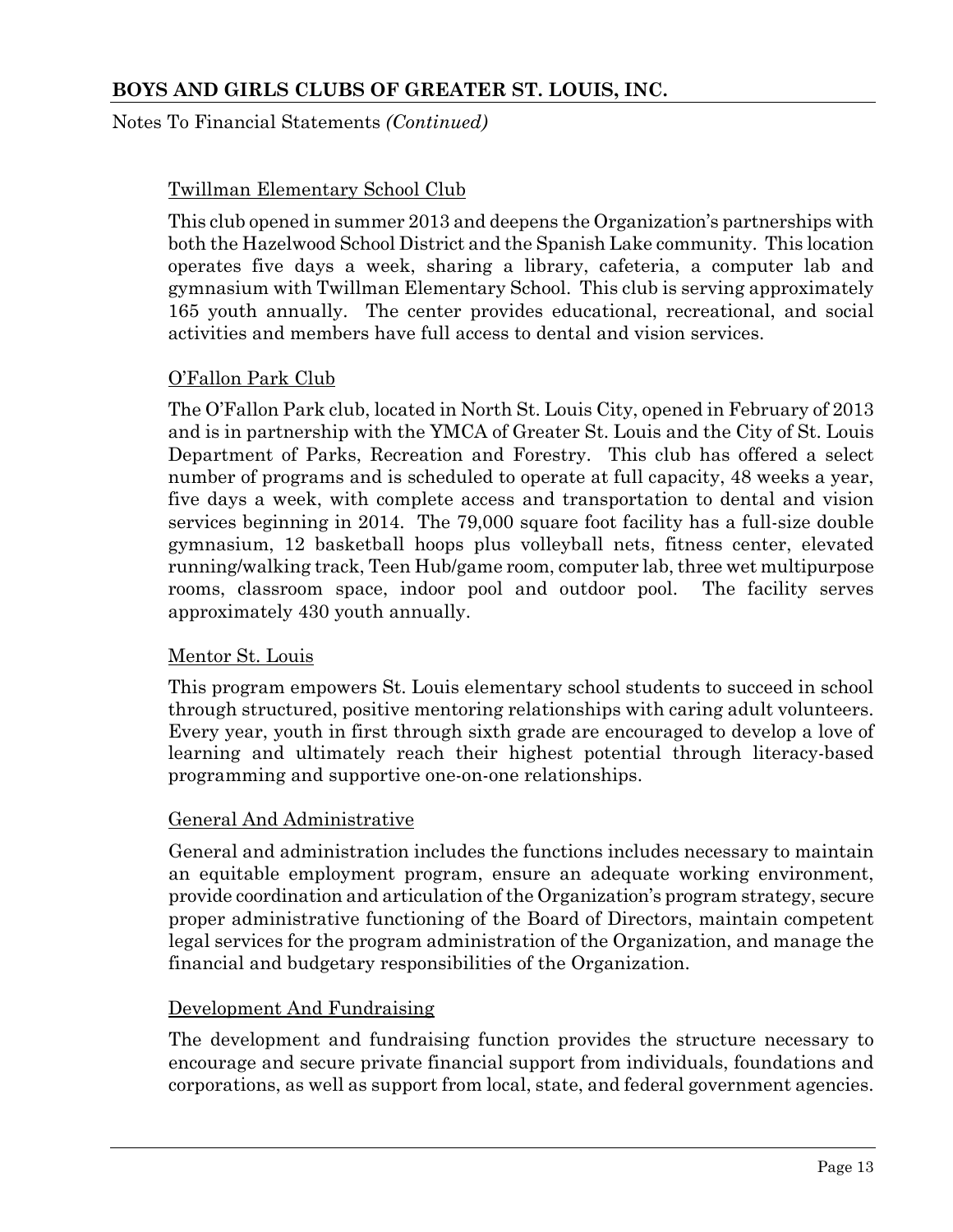Notes To Financial Statements *(Continued)*

### **Allocation Of Expenses**

Expenses are charged to program services and supporting activities on the basis of periodic time and expense studies. General and administrative expenses include those expenses that are not directly identifiable with any other specific function but provide for the overall support and direction of the Organization.

#### **Tax Status**

The Organization constitutes a qualified not-for-profit organization under Section 501(c)(3) of the Internal Revenue Code and is, therefore, exempt from federal income taxes. The Organization has a policy to evaluate tax positions, which may be considered uncertain and has determined that no uncertain tax positions exist as of December 31, 2014. The Organization's tax returns for the tax years ended 2011 and later remain subject to examination by taxing authorities.

#### **Subsequent Events**

Management has evaluated subsequent events through June 30, 2015, the date which the financial statements were available for issue.

# **2. Operations**

The Organization is a not-for-profit organization dedicated to providing recreational, athletic and educational facilities for youth in the metropolitan St. Louis area.

The Organization operates at several locations, two of which it owns. The Organization also has agreements with the Hazelwood School District to offer programs at Hazelwood East Middle School and South East Middle School. The cost for these services is funded by various grants.

During 2009, the Organization merged with Mentor St. Louis, a nonprofit corporation. Mentor St. Louis offers school-based mentoring supplemented by additional weekly contact with students in the St. Louis Public School District, including personal visits, phone calls and writing correspondence.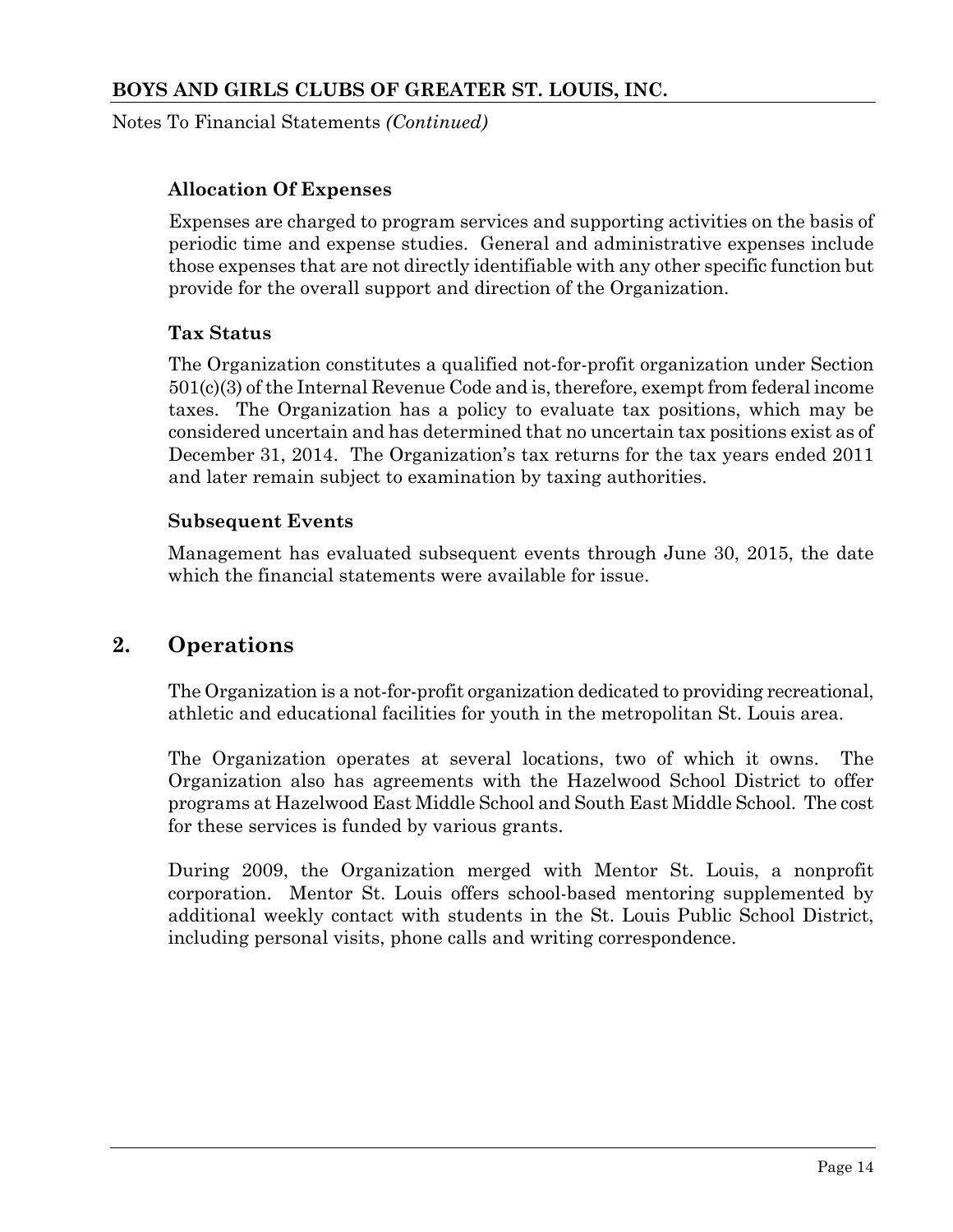Notes To Financial Statements *(Continued)*

# **3. Investments**

Investments consist of:

|                        | 2014          |                 | 2013            |               |  |  |
|------------------------|---------------|-----------------|-----------------|---------------|--|--|
|                        |               | Fair            |                 | Fair          |  |  |
|                        | Cost          | Value           | Cost            | Value         |  |  |
| Money market funds     | 243,379<br>\$ | \$<br>243,379   | \$<br>130,841   | 130,841<br>\$ |  |  |
| Mutual funds           | 2,493,724     | 2,580,024       | 2,153,131       | 2,453,234     |  |  |
| Government obligations | 184,931       | 187,510         | 200,269         | 201,984       |  |  |
| Corporate bonds        | 188,887       | 193,072         | 244,342         | 240,391       |  |  |
| Corporate stocks       | 752,755       | 874,923         | 600,444         | 702,880       |  |  |
|                        | 3,863,676     | 4,078,908<br>\$ | 3,329,027<br>\$ | 3,729,330     |  |  |

For the years ended December 31, 2014 and 2013, unrealized losses of \$132,060 and unrealized gains of \$347,293, respectively, were recorded to adjust investments to fair value. For the years ended December 31, 2014 and 2013, realized gains of \$160,867 and \$70,897, respectively, were recorded from the sale of investments.

Investment fees of \$36,783 and \$38,487 were incurred in 2014 and 2013, respectively, and are netted against interest and dividend income.

Investments are classified in several funds as follows:

|                                                                                                   | 2014                           | 2013                          |
|---------------------------------------------------------------------------------------------------|--------------------------------|-------------------------------|
| Amberg Fund<br>Assets permanently restricted for endowment<br>Other funds and general investments | 817,907<br>3,235,389<br>25.612 | 793,072<br>2,933,663<br>2,595 |
|                                                                                                   | 4,078,908                      | 3,729,330                     |

The Amberg Fund is board-designated. The assets held for permanent endowment are described in Note 9.

# **4. Fair Value**

The Organization accounts for certain investments at fair value as required by generally accepted accounting principles. Fair value is defined as the exchange price that would be received for an asset or paid to transfer a liability (an exit price) in the principal or most advantageous market for the asset or liability in an orderly transaction between market participants on the measurement date. The valuation techniques are required to maximize the use of observable inputs and minimize the use of unobservable inputs.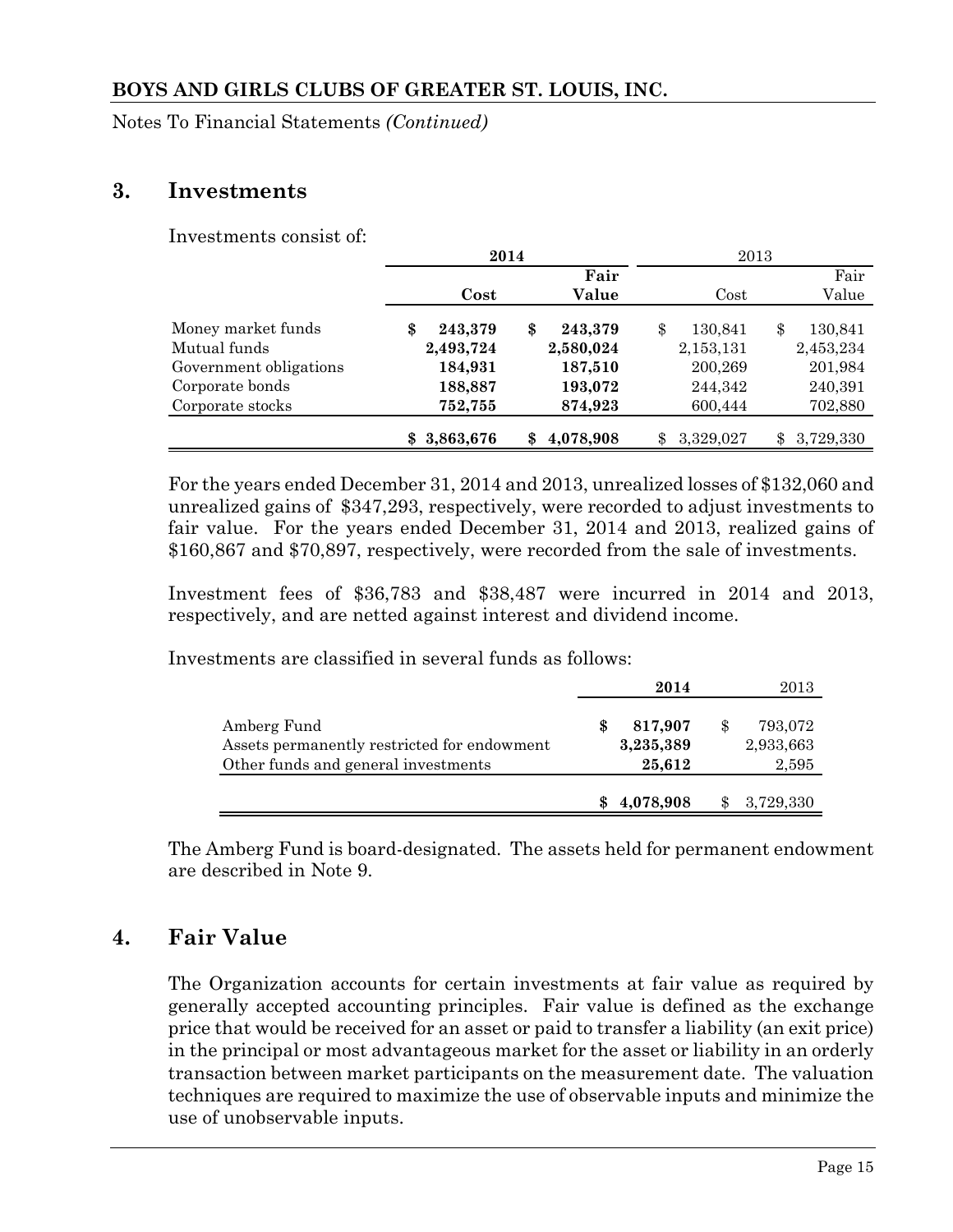Notes To Financial Statements *(Continued)*

There are three general valuation techniques that may be used to measure fair value, as described below:

- Market approach Uses prices and other relevant information generated by market transactions involving identical or comparable asset or liabilities.
- Cost approach Based on the amount that currently would be required to replace the service capacity of an asset.
- Income approach Uses valuation techniques to convert future amounts to a single present amount based on current market expectations about the future amounts.

Investments measured and reported at fair value are classified and disclosed in one of the following three categories:

- *Level 1* Quoted prices that are readily available in active markets/exchanges for identical investments.
- *Level 2* Pricing inputs other than quoted prices included within Level 1 that are observable for the investment, either directly or indirectly.
- *Level 3* Significant pricing inputs that are unobservable for the investment and includes investments for which there is little, if any, market activity for the investment.

The following are the major categories of assets measured at fair value on a recurring basis at December 31, 2014 and 2013:

|                        |             |     | 2014    |         |  |     |           |
|------------------------|-------------|-----|---------|---------|--|-----|-----------|
|                        | Level 1     |     | Level 2 | Level 3 |  |     | Total     |
| Mutual funds           | \$2,580,024 | \$  |         | \$      |  | \$  | 2,580,024 |
| Government obligations |             |     | 187,510 |         |  |     | 187,510   |
| Corporate bonds        |             |     | 193,072 |         |  |     | 193,072   |
| Corporate stocks       | 874,923     |     |         |         |  |     | 874,923   |
| <b>Total Assets</b>    | \$3,454,947 | \$  | 380,582 |         |  | \$. | 3,835,529 |
|                        | 2013        |     |         |         |  |     |           |
|                        | Level 1     |     | Level 2 | Level 3 |  |     | Total     |
| Mutual funds           | \$2,453,234 | -\$ |         | \$      |  | \$  | 2,453,234 |
| Government obligations |             |     | 201,984 |         |  |     | 201,984   |
| Corporate bonds        |             |     | 240,391 |         |  |     | 240,391   |
| Corporate stocks       | 702,880     |     |         |         |  |     | 702,880   |
|                        |             |     |         |         |  |     |           |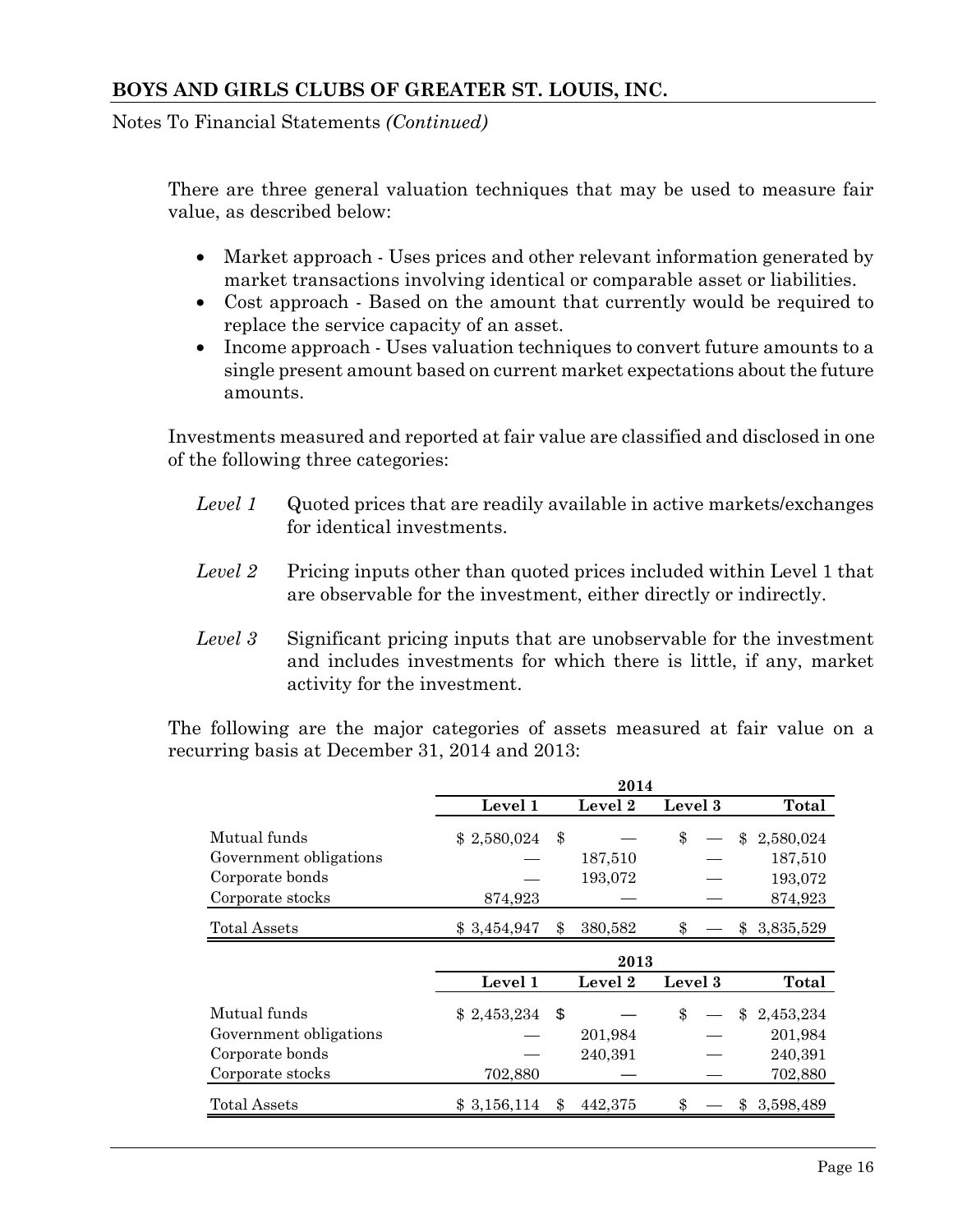Notes To Financial Statements *(Continued)*

At December 31, 2014 and 2013, the Level 2 assets utilize the following valuation techniques and inputs:

*Governmental Obligations:* The fair value of investments in governmental agency obligations is primarily determined using techniques consistent with the income approach. Significant observable inputs to the income approach include data points for benchmark constant maturity curves and spreads.

*Corporate Bonds:* The fair value of investments in U.S. and international corporate bonds is primarily determined using techniques that are consistent with the market approach. Significant observable inputs include benchmark yields, reported trades, observable broker-dealer quotes, issuer spreads, and security specific characteristics, such as early redemption options.

During 2014 and 2013, there were no changes in the methods or assumptions utilized to derive the fair value of the Organization's assets.

# **5. Promises To Give**

Unconditional short-term promises consist of pledges that had not yet been collected at year end and are due within one year. Long-term promises to give include promises to give that are payable over a period greater than one year. At December 31, 2014 and 2013, unconditional promises to give are expected to be collected as follows:

|                                       |     | 2014      | 2013        |
|---------------------------------------|-----|-----------|-------------|
| Pledges due in less than one year     | SS. | 1,349,027 | \$1,413,197 |
| Pledges due in 1 - 5 years            |     | 250,000   | 950,000     |
| Less: Present value discount          |     | (8, 450)  | (43, 420)   |
|                                       |     | 1,590,577 | 2,319,777   |
| Less: Allowance for doubtful accounts |     | (14,080)  | (14,080)    |
|                                       |     | 1,576,497 | \$2,305,697 |

Promises to give receivable in more than one year are discounted at a rate of 2.89%-6%.

The United Way of Greater St. Louis, Inc. (United Way) provides funding for the Organization's activities. Notification of the succeeding year's funding is received by the Organization in December. Accordingly, the amounts awarded during 2014 and 2013 of \$618,763 and \$619,751, respectively, were recorded as temporarily restricted contributions and related promises to give at December 31, 2014 and 2013, respectively (Note 8).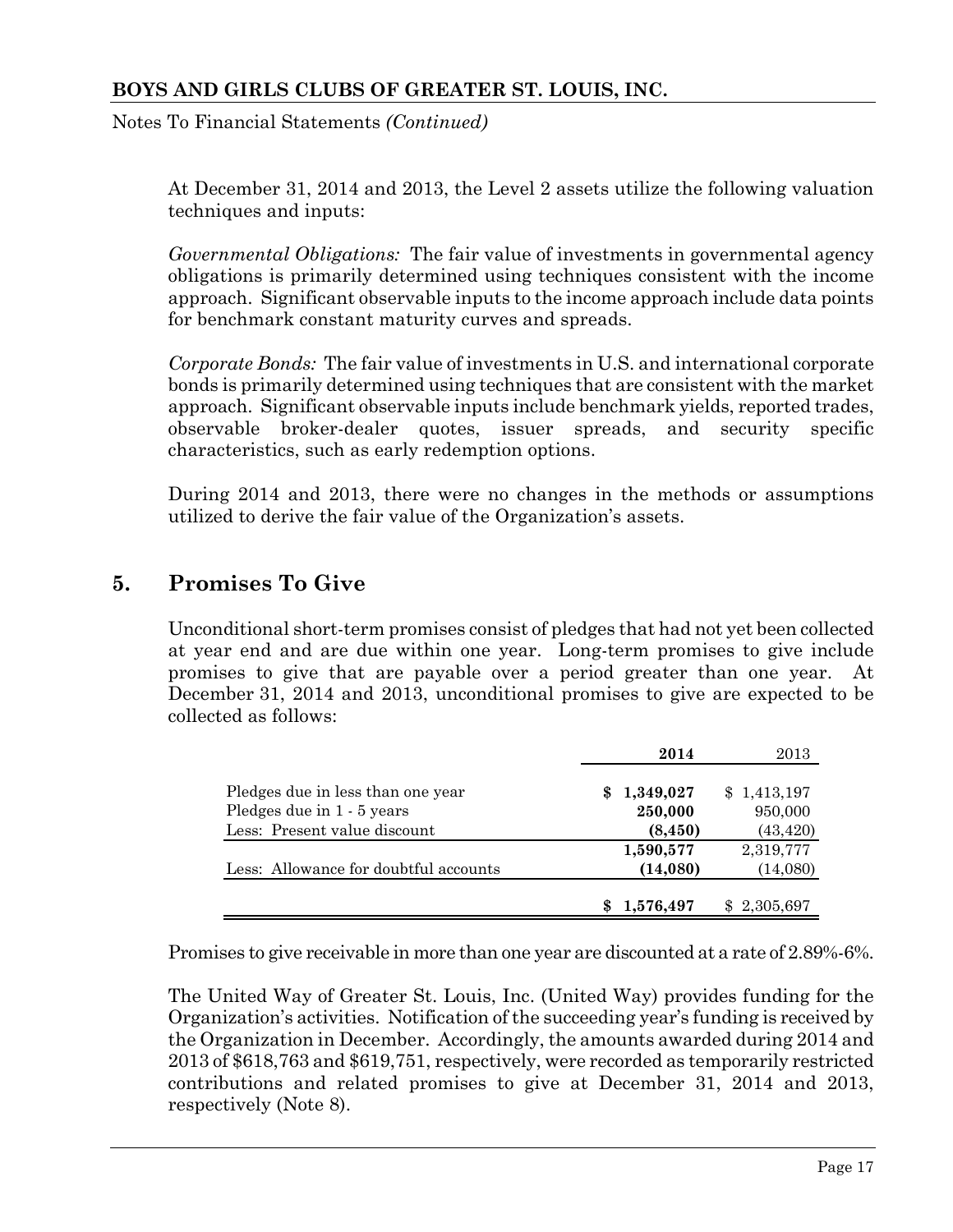Notes To Financial Statements *(Continued)*

In 2011, the Organization received an unconditional promise to give for a permanent endowment from an individual to contribute \$1,000,000 over a five-year period. Payments began at the end of 2011 and will continue through the end of 2015. At December 31, 2014, \$200,000 of the promise to give is included in permanently restricted net assets for education and career development programs.

The Organization received a long-term conditional promise to give from a local corporation for approximately \$500,000 to establish an endowment for technology programs. Payments began in 2010 and final payment was made in 2014. Receipt of the funding each year was conditional upon the local corporation's financial success. During 2014 and 2013, \$100,000 was received.

# **6. Property And Equipment**

Property and equipment consist of:

|                                | 2014             | 2013          |
|--------------------------------|------------------|---------------|
|                                |                  |               |
| Land                           | \$<br>698,206    | \$<br>698,206 |
| Land improvements              | 136,855          | 136,855       |
| Buildings and improvements     | 16,671,674       | 16,512,066    |
| Furniture and equipment        | 1,127,691        | 1,107,740     |
|                                | 18,634,426       | 18,454,867    |
| Less: Accumulated depreciation | 6,884,735        | 6,376,227     |
|                                | 11,749,691       | 12,078,640    |
| Construction in progress       |                  | 96,300        |
|                                |                  |               |
|                                | \$<br>11,749,691 | \$12,174,940  |

Depreciation expense charged to revenues amounted to \$508,508 in 2014 and \$475,225 in 2013.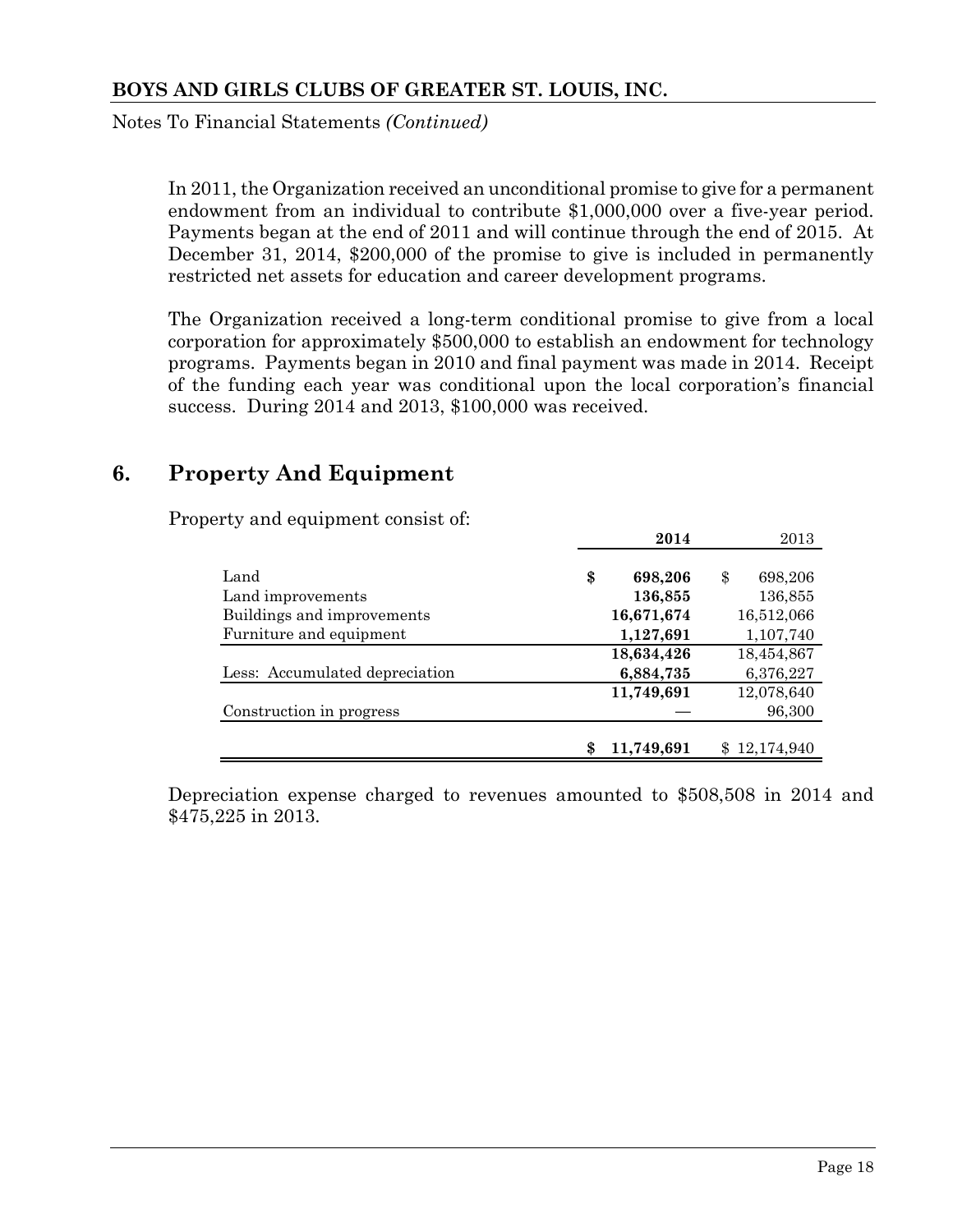Notes To Financial Statements *(Continued)*

# **7. Long-Term Debt**

The following is a summary of long-term debt:

|                                                                                                                                                                                                                                                                                                                                                                                                                                                                                                         | 2014            | 2013            |
|---------------------------------------------------------------------------------------------------------------------------------------------------------------------------------------------------------------------------------------------------------------------------------------------------------------------------------------------------------------------------------------------------------------------------------------------------------------------------------------------------------|-----------------|-----------------|
| Note payable - Illinois Facility Fund, principal and interest<br>are payable monthly in equal installments of \$8,304<br>through July 1, 2024. The loan is secured by a first deed of<br>trust on the property on North Grand. The note bears<br>interest at 5.75% fixed rate through July 2014. As of July<br>2014, the note bears interest at 5.00%. Interest is<br>recalculated every five years, so the interest rate was<br>adjusted in July 2014 and will be adjusted again in 2019.              | \$<br>732,243   | \$<br>788,641   |
| Note payable - Illinois Facility Fund, principal and interest<br>are payable monthly in equal installments of \$6,329<br>through October 1, 2022. The loan is secured by a second<br>deed of trust on the property on North Grand. The note<br>bore interest at 6% fixed rate through October 2012. As of<br>November 2012, the note bears interest at 2.89%. Interest<br>is recalculated every five years, so the interest rate was<br>adjusted in October 2012 and will be adjusted again in<br>2017. | 457,409         | 509,086         |
| Note payable - Illinois Facility Fund, principal and interest<br>are payable monthly beginning in April 2014 in equal<br>installments of \$5,201 through March 1, 2024. The loan is<br>secured by a third deed of trust on the property on North<br>Grand. The note bears interest at 3.5% through the term<br>of the loan.                                                                                                                                                                             | 492,607         | 526,300         |
|                                                                                                                                                                                                                                                                                                                                                                                                                                                                                                         | 1,682,259       | 1,824,027       |
| Less: Current maturities of long-term debt                                                                                                                                                                                                                                                                                                                                                                                                                                                              | 160,089         | 140,737         |
|                                                                                                                                                                                                                                                                                                                                                                                                                                                                                                         | \$<br>1,522,170 | \$<br>1,683,290 |

The above notes payable contain covenants pertaining to the maintenance and sale of property, loans and advances, and substantial changes in management or ownership.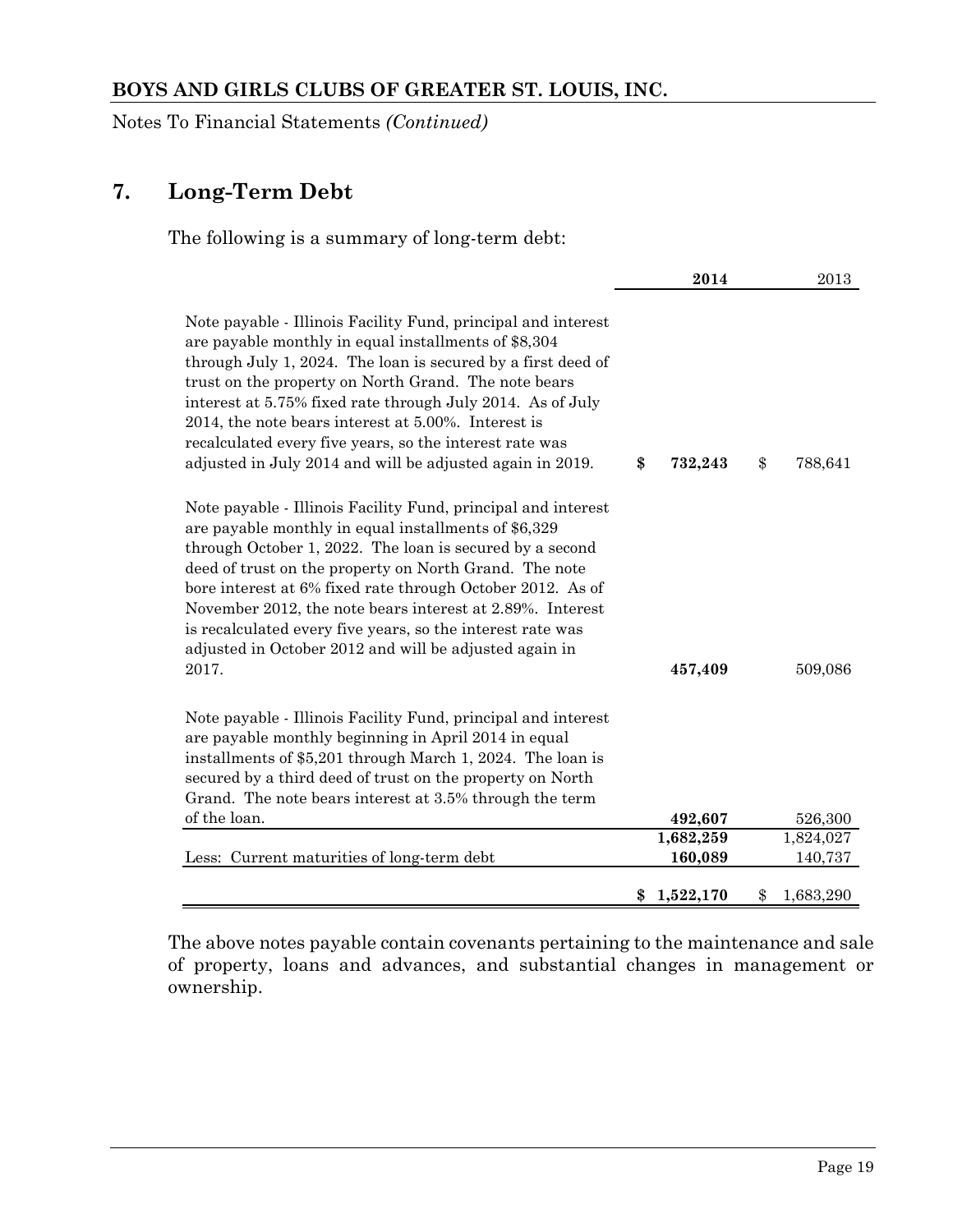Notes To Financial Statements *(Continued)*

| Year       | Amount          |
|------------|-----------------|
|            |                 |
| 2015       | \$<br>160,089   |
| 2016       | 166,408         |
| 2017       | 172,985         |
| 2018       | 179,836         |
| 2019       | 580,645         |
| Thereafter | 422,296         |
|            |                 |
|            | \$<br>1,682,259 |

The scheduled maturities of the long-term debt at December 31, 2014 are as follows:

# **8. Restricted Net Assets**

Temporarily restricted net assets are restricted as follows:

|                                                                               | 2014                         | 2013                     |
|-------------------------------------------------------------------------------|------------------------------|--------------------------|
| United Way - time restricted (Note 5)<br>Time restrictions - other            | \$<br>618,763<br>564,035     | \$<br>619,751<br>767,900 |
| Unappropriated endowment earnings<br>Adams Park programs<br>Ferguson programs | 262,489<br>187,500<br>41,500 | 260,763<br>500,000       |
| Triple Play program<br>Various programs                                       | 6,300                        | 30,000<br>88,700         |
|                                                                               | 1,680,587                    | 2,267,114                |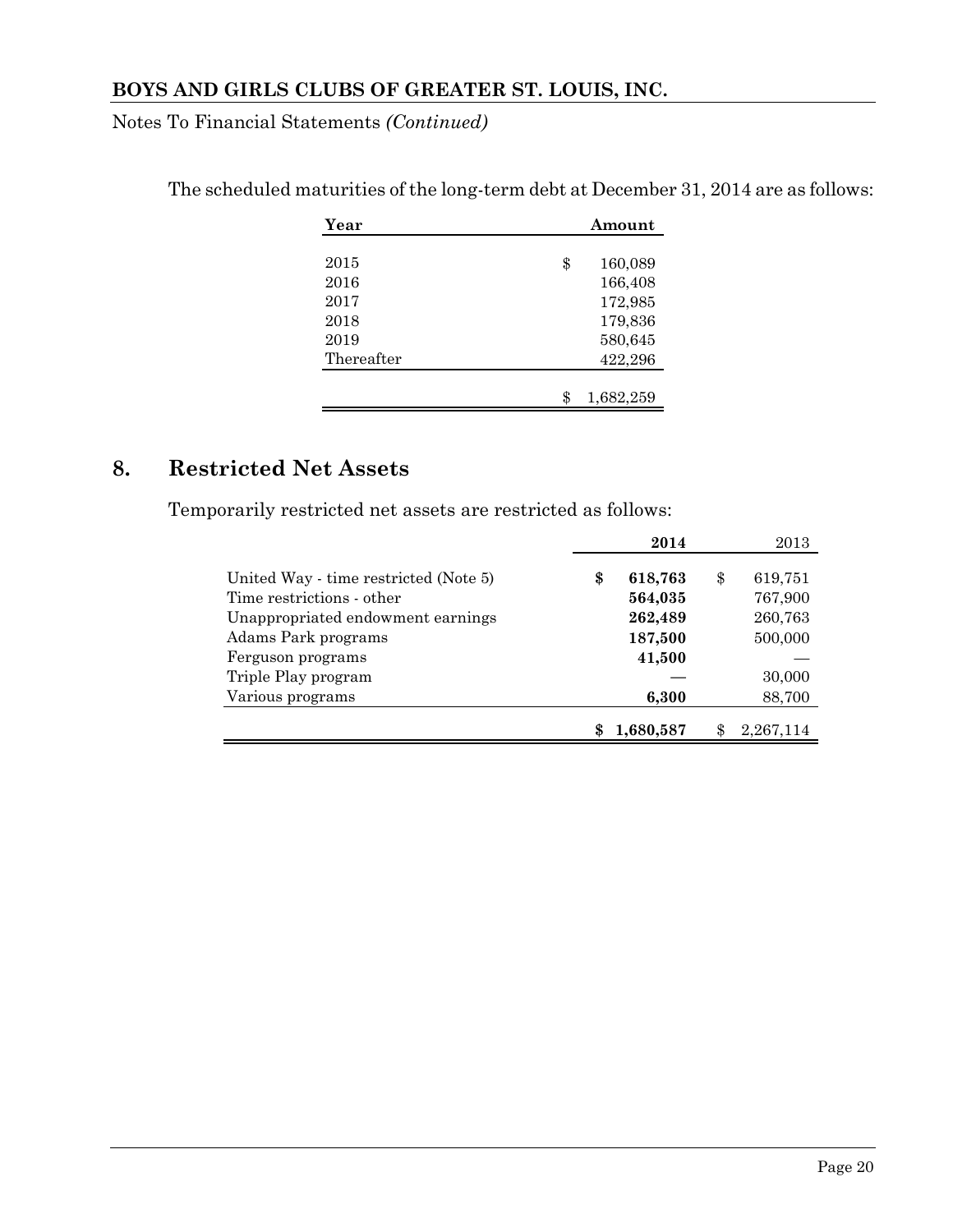Notes To Financial Statements *(Continued)*

|                                              | 2014            | 2013            |
|----------------------------------------------|-----------------|-----------------|
|                                              |                 |                 |
| Expiration of time restrictions - United Way | \$<br>619,751   | \$<br>588,751   |
| Expiration of time restrictions - other      | 300,000         | 550,000         |
| Appropriated endowment earnings              | 89,600          | 90,690          |
| Adams Park programs                          | 312,500         | 250,000         |
| Dental clinic                                | 17,500          | 35,000          |
| Deaconess Foundation - building capacity     |                 | 73,461          |
| Summer program                               | 27,500          | 7,500           |
| Education programs                           | 176,000         | 95,000          |
| Teen programs                                | 33,633          | 70,000          |
| Security lighting project                    |                 | 19,301          |
| Swimming pool and locker room renovation     | 28,700          | 96,300          |
| Get Kids to the Club initiative              | 60,000          | 85,000          |
| Triple Play program                          | 30,000          | 10,000          |
| Resource development expansion               | 20,000          |                 |
| Various programs                             | 58,357          | 94,744          |
|                                              |                 |                 |
|                                              | \$<br>1,773,541 | \$<br>2,065,747 |

Net assets were released from donor-imposed restrictions as follows:

As described in Note 9, the Board of Directors has designated the spending of the Amberg Fund. As of December 31, 2014 and 2013, the balance in the Amberg Fund was \$817,907 and \$793,072, respectively.

Permanently restricted net assets are subject to the following restrictions:

|                                          | 2014            | 2013            |
|------------------------------------------|-----------------|-----------------|
| Taylor Fund for character and leadership |                 |                 |
| programs                                 | \$<br>1,000,000 | \$<br>1,000,000 |
| Mentor St. Louis Fund for school-based   |                 |                 |
| mentoring programs                       | 672,900         | 672,900         |
| Emerson Fund for technology programs     | 500,000         | 400,000         |
| Mary Ann Lee Fund for education and      |                 |                 |
| career development programs              | 1,000,000       | 988,680         |
|                                          |                 |                 |
|                                          | 3,172,900       | 3,061,580       |

Permanently restricted net assets consist of endowments as described in Note 9.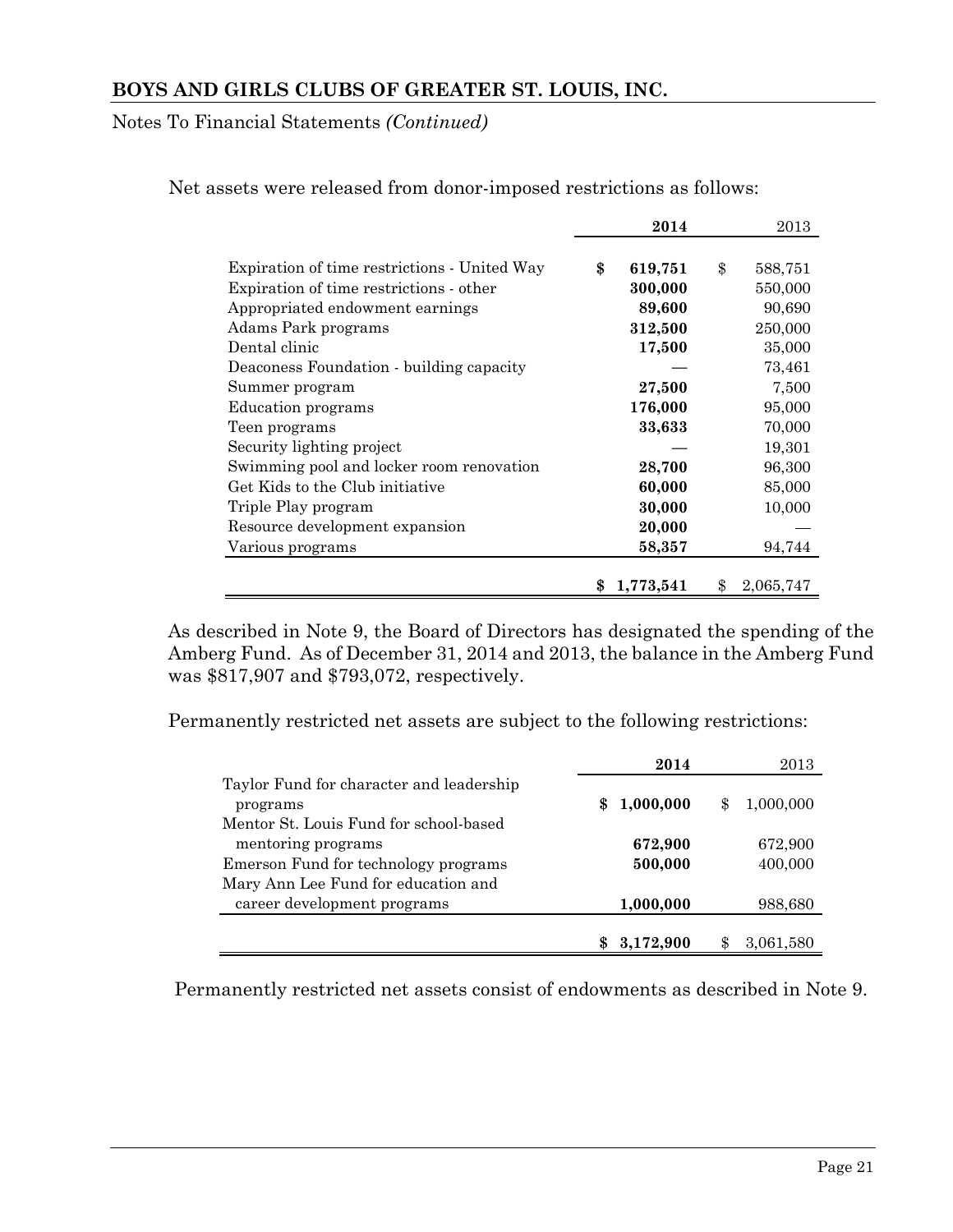Notes To Financial Statements *(Continued)*

# **9. Permanently Restricted Endowment Funds**

The Organization's endowments consist of the following funds:

| <b>Endowment Fund</b> | Purpose<br>Restriction            | Year<br><b>Established</b> |
|-----------------------|-----------------------------------|----------------------------|
|                       |                                   |                            |
| Taylor Fund           | Character and leadership programs | 2006                       |
| Mentor St. Louis Fund | School-based mentoring programs   | 2009                       |
| Emerson Fund          | Technology programs               | 2010                       |
| Mary Ann Lee Fund     | Education and career development  | 2011                       |

The Board of Directors of the Organization has interpreted relevant law to mean that the fair value of the original endowment is restricted in perpetuity, absent explicit donor stipulations to the contrary. Additionally, the Board of Directors has adopted a formal investment policy that details the objectives and constraints of the endowment. The primary goal of the endowments is long-term growth and preservation of purchasing power by achieving returns in excess of the rate of inflation. The investment policy accepts minimal risk but acknowledges the need to assume risk in order to preserve long-term financial assets. The policy calls for a specific allocation of funds with periodic rebalancing at the discretion of the investment manager. The investment policy includes a formal spending policy, which allows the Organization to distribute a maximum annual amount of 4% of the current market value of each endowment.

As of December 31, 2014 and 2013, the net asset composition of the endowments are as follows:

|                       | 2014         |    |                    |    |             |            |             |
|-----------------------|--------------|----|--------------------|----|-------------|------------|-------------|
|                       |              |    | <b>Temporarily</b> |    | Permanently |            |             |
|                       | Unrestricted |    | Restricted         |    |             | Restricted |             |
| Taylor Fund           | \$           | \$ | 114,924            | \$ | 1,000,000   |            | \$1,114,924 |
| Mentor St. Louis Fund |              |    | 46,727             |    | 672,900     |            | 719,627     |
| Emerson Fund          |              |    | 34,866             |    | 500,000     |            | 534,866     |
| Mary Ann Lee Fund     |              |    | 65,972             |    | 800,000     |            | 865,972     |
|                       | \$           | \$ | 262,489            | \$ | 2,972,900   | \$         | 3,235,389   |
|                       | 9019         |    |                    |    |             |            |             |

|                       | 2013         |  |            |             |            |             |       |           |
|-----------------------|--------------|--|------------|-------------|------------|-------------|-------|-----------|
|                       |              |  |            | Temporarily |            | Permanently |       |           |
|                       | Unrestricted |  | Restricted |             | Restricted |             | Total |           |
| Taylor Fund           | \$           |  | \$         | 121,804     | \$         | 1,000,000   | \$.   | 1,121,804 |
| Mentor St. Louis Fund |              |  |            | 22,542      |            | 672,900     |       | 695,442   |
| Emerson Fund          |              |  |            | 39,021      |            | 400,000     |       | 439,021   |
| Mary Ann Lee Fund     |              |  |            | 77,396      |            | 600,000     |       | 677,396   |
|                       | \$           |  | \$         | 260.763     | \$         | 2,672,900   | \$    | 2,933,663 |
|                       |              |  |            |             |            |             |       |           |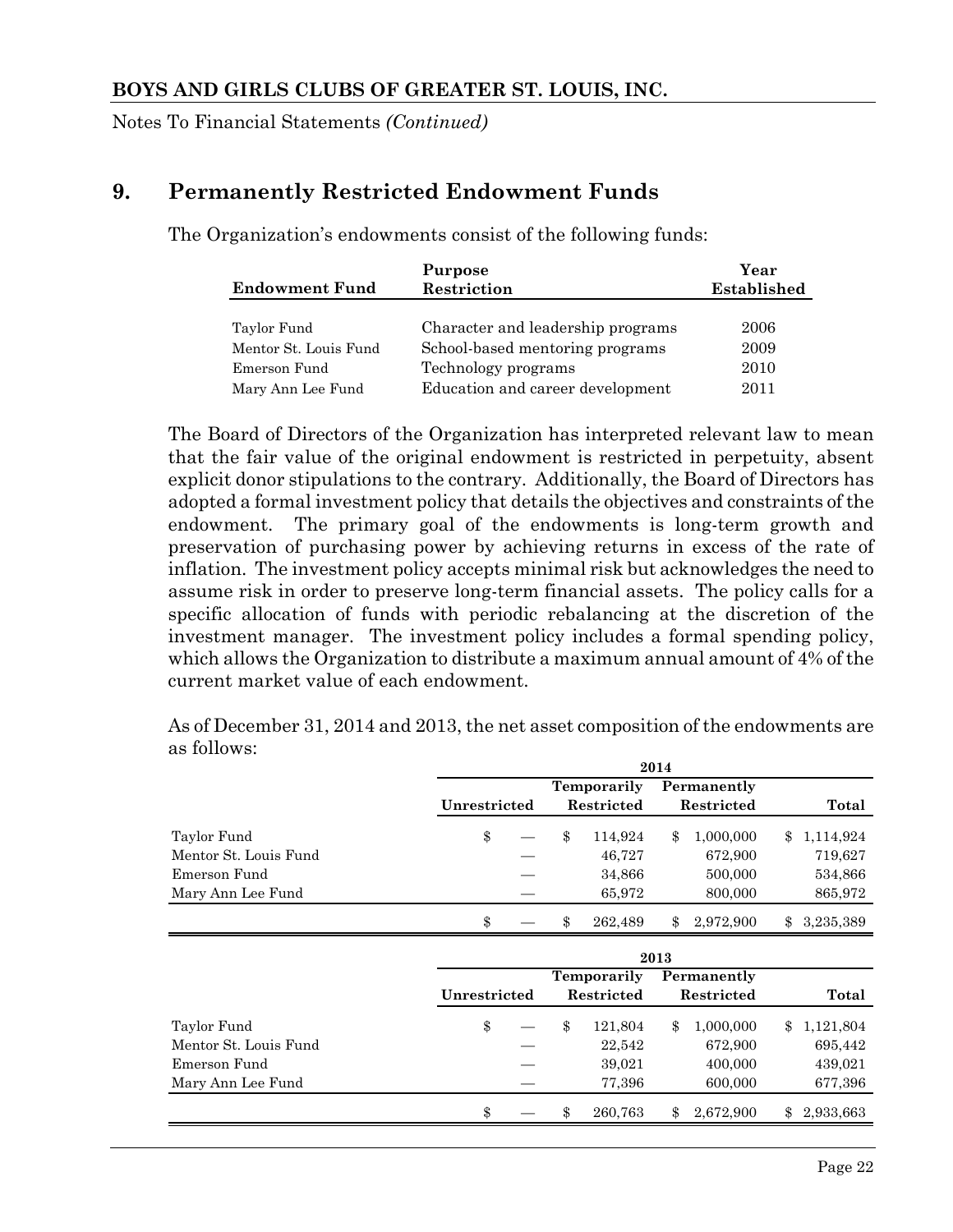Notes To Financial Statements *(Continued)*

|                                   |                | Temporarily |            | Permanently |            |                 |
|-----------------------------------|----------------|-------------|------------|-------------|------------|-----------------|
|                                   | Unrestricted   |             | Restricted |             | Restricted | Total           |
| Balance - January 1, 2013         | \$<br>(65,988) | \$          | 81,328     | \$          | 2,372,900  | \$<br>2,388,240 |
| Interest and dividends, net       | (12,610)       |             | 5,826      |             |            | (6, 784)        |
| Realized gain                     | 26,600         |             | 37,210     |             |            | 63,810          |
| Unrealized gain                   | 51,998         |             | 227,089    |             |            | 279,087         |
| Total investment return           | 65,988         |             | 270,125    |             |            | 336,113         |
| Contributions                     |                |             |            |             | 300,000    | 300,000         |
| Amounts appropriated for spending |                |             | (90, 690)  |             |            | (90, 690)       |
| Balance - December 31, 2013       |                |             | 260,763    |             | 2,672,900  | 2,933,663       |
| Interest and dividends, net       |                |             | 90,398     |             |            | 90,398          |
| Realized gain                     |                |             | 134,420    |             |            | 134,420         |
| Unrealized loss                   |                |             | (133, 492) |             |            | (133, 492)      |
| Total investment return           |                |             | 91,326     |             |            | 91,326          |
| Contributions                     |                |             |            |             | 300,000    | 300,000         |
| Amounts appropriated for spending |                |             | (89,600)   |             |            | (89,600)        |
| Balance - December 31, 2014       | \$             | \$          | 262,489    | \$          | 2,972,900  | \$<br>3,235,389 |

The changes in the endowment net assets for the years ended December 31, 2014 and 2013 are as follows:

Periodically, the fair market value of the assets associated with the Mentor St. Louis and character and leadership endowment funds have fallen below the level that the donors require the Organization to maintain in perpetuity. In accordance with GAAP, deficiencies of this nature result from unfavorable investment market conditions during previous years and are reported in unrestricted net assets. No deficiencies were noted as of December 31, 2014 or 2013.

# **10. Line Of Credit**

In October 2012, the Organization entered into a \$200,000 line of credit agreement. The line of credit, which expires on October 22, 2015, is secured by substantially all of the Organization's assets and bears interest at the rate of 4%. During 2013, funds were drawn throughout the year, and interest of \$722 was paid by the Organization. All drawn funds were paid off by the end of the year, and at both December 31, 2014 and 2013, no funds remained outstanding.